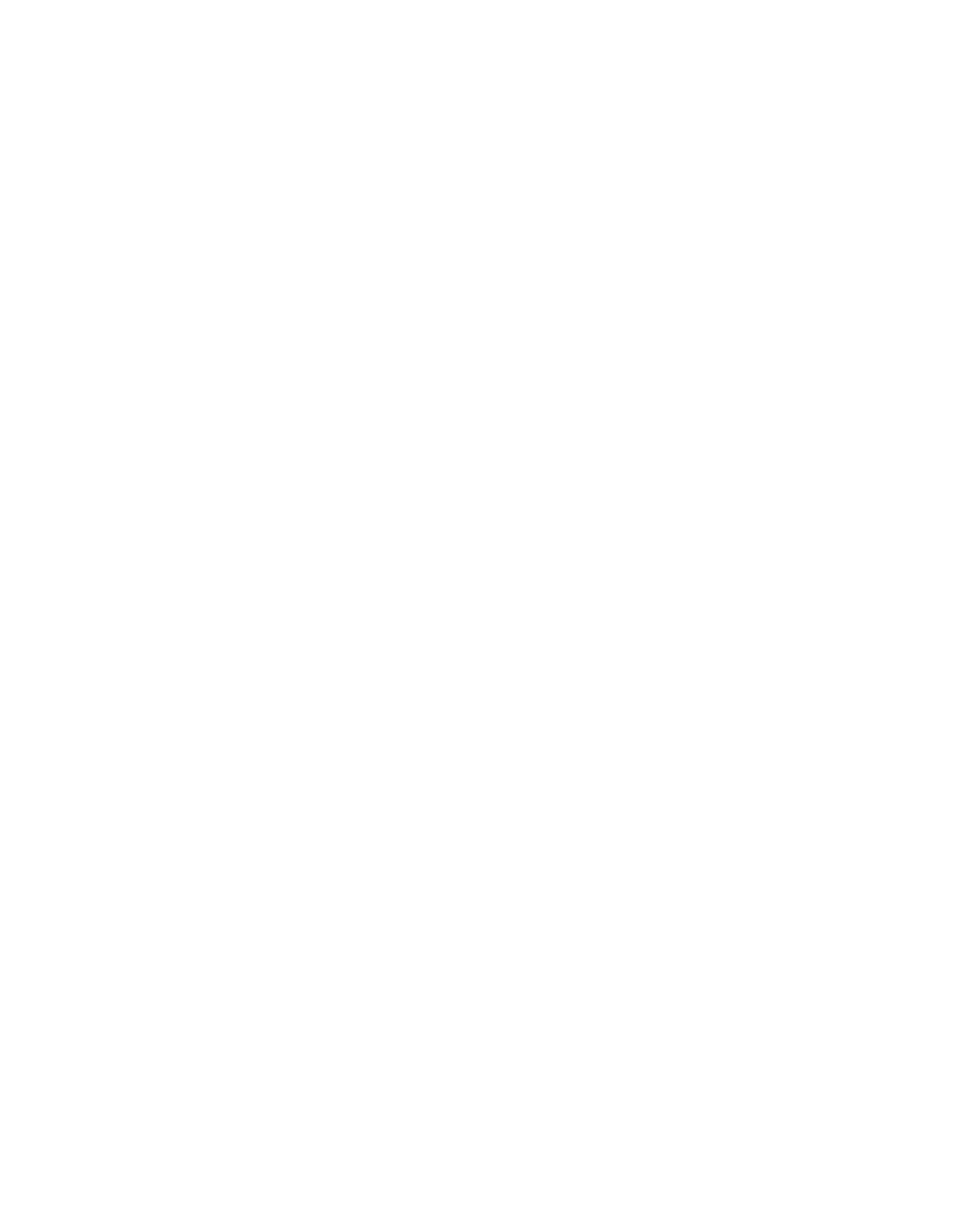# NPDES GENERAL PERMIT NO. 3 **TABLE OF CONTENTS**

| PART III. SPECIAL CONDITIONS, MANAGEMENT PRACTICES, AND OTHER |  |
|---------------------------------------------------------------|--|
|                                                               |  |
|                                                               |  |
|                                                               |  |
|                                                               |  |
|                                                               |  |
|                                                               |  |
|                                                               |  |
|                                                               |  |
|                                                               |  |
|                                                               |  |
|                                                               |  |
|                                                               |  |
|                                                               |  |
|                                                               |  |
|                                                               |  |
|                                                               |  |
|                                                               |  |
|                                                               |  |
|                                                               |  |
|                                                               |  |
|                                                               |  |
|                                                               |  |
|                                                               |  |
|                                                               |  |
|                                                               |  |
|                                                               |  |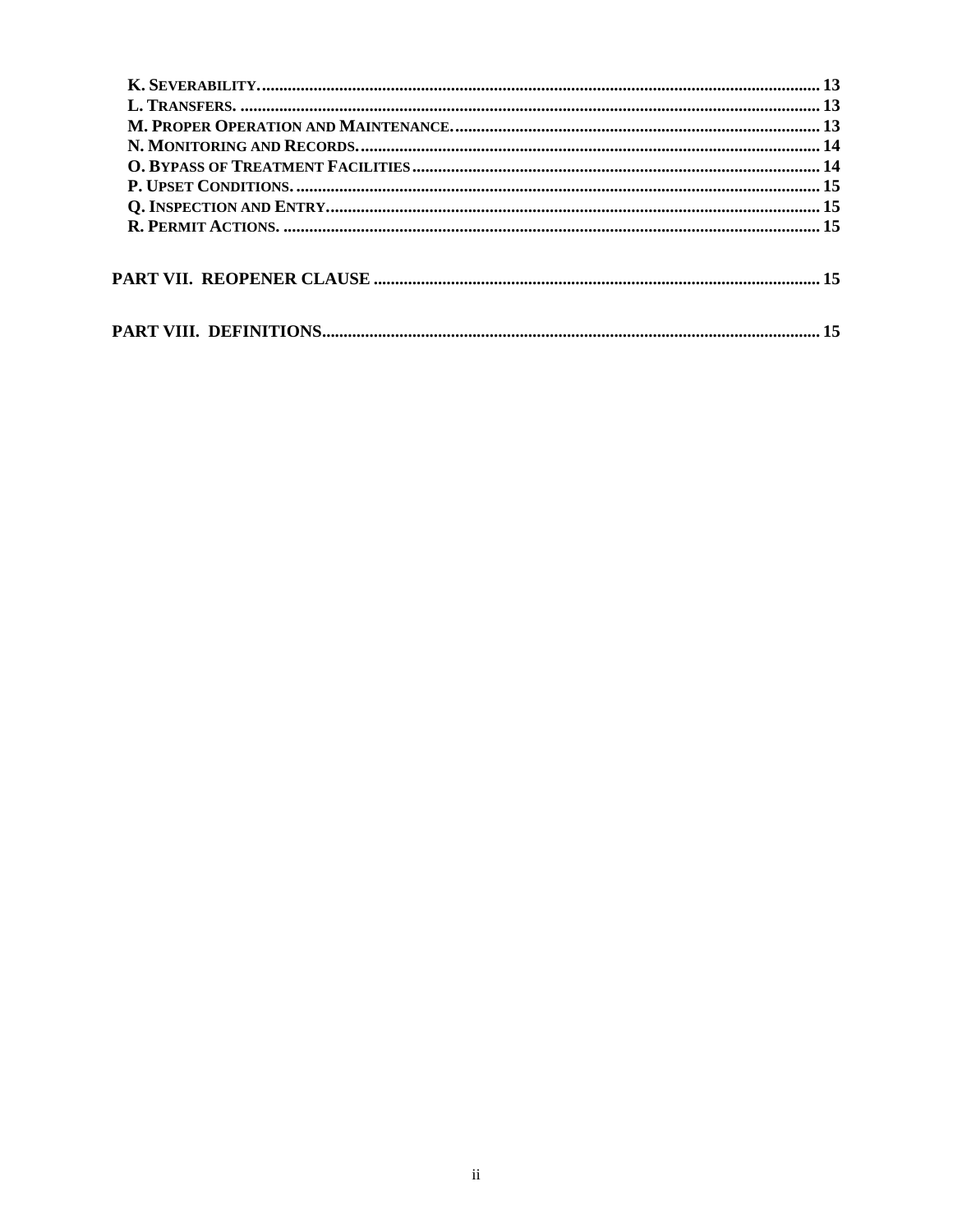#### **PART I. COVERAGE UNDER THIS PERMIT**

**A**. **PERMIT AREA** This permit covers all areas of the State of Iowa.

#### **B. ELIGIBILITY**

- **1.** Except for storm water discharges identified under Part I.B.2., this permit may authorize the discharge of all new and existing "storm water discharge associated with industrial activity from asphalt plants, concrete batch plants, rock crushing plants, and construction sand and gravel facilities" (*defined in Part VIII of this permit*) that are composed entirely of storm water or storm water mixed with nonstorm water listed in Part III.A.
- **2. LIMITATIONS ON COVERAGE** The following types of discharges associated with industrial activity from asphalt plants, concrete batch plants, rock crushing plants, and construction sand and gravel facilities are NOT authorized by this permit:

**A.** "storm water discharge associated with industrial activity from asphalt plants, concrete batch plants, rock crushing plants, and construction sand and gravel facilities" which are subject to an existing effluent guideline limitation for a discharge of storm water or a discharge which is a combination of storm water and process water;

**B.** "storm water discharge associated with industrial activity from asphalt plants, concrete batch plants, rock crushing plants, and construction sand and gravel facilities" with an existing NPDES individual permit for the storm water discharge or which are issued an individual permit in accordance with Part I.C. of this permit. Storm water discharge under an existing individual NPDES permit may be authorized by this permit after the existing permit expires;

**C.** "storm water discharge associated with industrial activity from asphalt plants, concrete batch plants, rock crushing plants, and construction sand and gravel facilities"

that the Department has shown to be or may reasonably be expected to be contributing to a violation of a water quality standard;

**D.** dewatering operations at quarrying facilities, mining facilities, sand pits, and gravel pits.

**E. "**storm water discharge associated with industrial activity from asphalt plants, concrete batch plants, rock crushing plants, and construction sand and gravel facilities" which are subject to requirements to report releases into the environment under Section 313 of SARA Title III for chemicals which are classified as Section 313 water priority chemicals.

**F.** new or expanded "storm water discharge associated with industrial activity" that discharges to Outstanding Iowa Waters or to Outstanding National Resource Waters.

**G.** discharges from vehicle washwaters.

**3.** "Storm water discharge associated with industrial activity from asphalt plants, concrete batch plants, rock crushing plants, and construction sand and gravel facilities" which are authorized by this permit may be combined with other sources of storm water which are not classified as associated with industrial activity pursuant to 40 CFR 122.26(b)(14).

#### **C. REQUIRING AN INDIVIDUAL PERMIT**

**1.** The Department may require any person authorized to discharge under this permit to apply for and obtain an individual NPDES permit. When the Department notifies a discharger to apply for an individual permit a deadline, not longer than one year, will be established for submitting the application. If a person fails to submit an individual NPDES permit application by the deadline established by the Department under this paragraph, the applicability of this general permit to the NPDES permittee is automatically terminated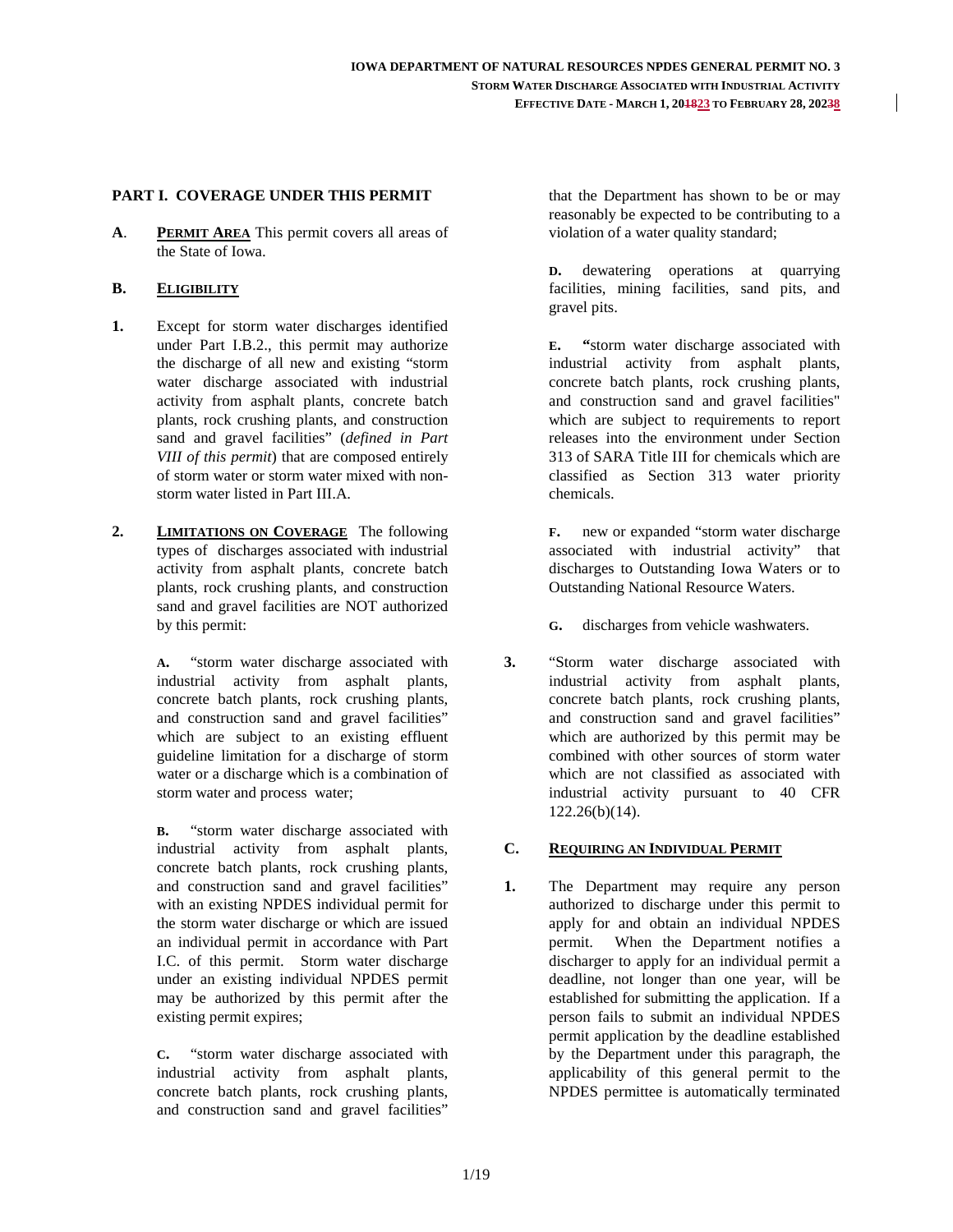at the end of the day specified for application submittal.

- **2.** Any owner or operator authorized to discharge by this permit may request to be excluded from coverage under this permit by applying for an individual permit. The application for an individual permit shall include Form 1 and Form 2F and all applicable fees and shall be submitted to the Department in accordance with subrule 567--64.3(4) of the Iowa Administrative Code.
- **3.** When an individual NPDES permit is issued to an owner or operator, the applicability of this permit to the individual NPDES permittee is automatically terminated on the issuance date of the individual permit. When an individual NPDES permit is denied to an owner or operator for a discharge otherwise subject to this permit, the applicability of this permit to the individual NPDES permittee is automatically terminated on the date of such denial, unless otherwise specified by the Department.

#### **D. AUTHORIZATION**

- **1.** Discharges of storm water associated with industrial activity must submit a complete Notice of Intent (NOI) in accordance with the requirements of Part II of this permit to be authorized to discharge under this general permit.
- **2.** Unless notified by the Department to the contrary, owners or operators who submit such notification are authorized to discharge storm water associated with industrial activity under the terms and conditions of this permit. Upon review of the NOI, the Department may deny coverage under this permit and require submittal of an application for an individual NPDES permit.

#### **PART II. NOTICE OF INTENT REQUIREMENTS**

#### **A**. **DEADLINES FOR NOTIFICATION**

Facilities which begin discharging storm water associated with industrial activity from asphalt plants, concrete batch plants, rock crushing plants and construction sand and gravel facilities after October 1, 2002 are not allowed to discharge storm water associated with industrial activity until an authorization has been issued for the facility by the Department.

- **B. FAILURE TO NOTIFY** Owners (or operators when owners do not operate the facility), who fail to notify the Department of their intent to be covered by this permit, and discharge pollutants to waters of the state without an NPDES permit, are in violation of the Clean Water Act and the Code of Iowa.
- **C. CONTENTS OF THE NOTICE OF INTENT** A complete Notice of Intent shall include the items described in Parts II.C.1., II.C.2., and II.C.3. of this permit.
- **1.** A completed Notice of Intent Form, DNR Form 542-1415, signed in accordance with Part VI.G. of this permit. The information on the form shall include the following information:

**A.** Name, address, and location of the facility for which this notification is submitted;

**B.** The 4-digit SIC code that best represents the principal products or activities provided by the facility;

**C.** The operator's name, address, telephone number, and status (federal, state, private, public or other entity);

**D.** The location should be provided as the 1/4 section (NE, SE, SW, NW), section, township, range and county in which the storm water discharge is located;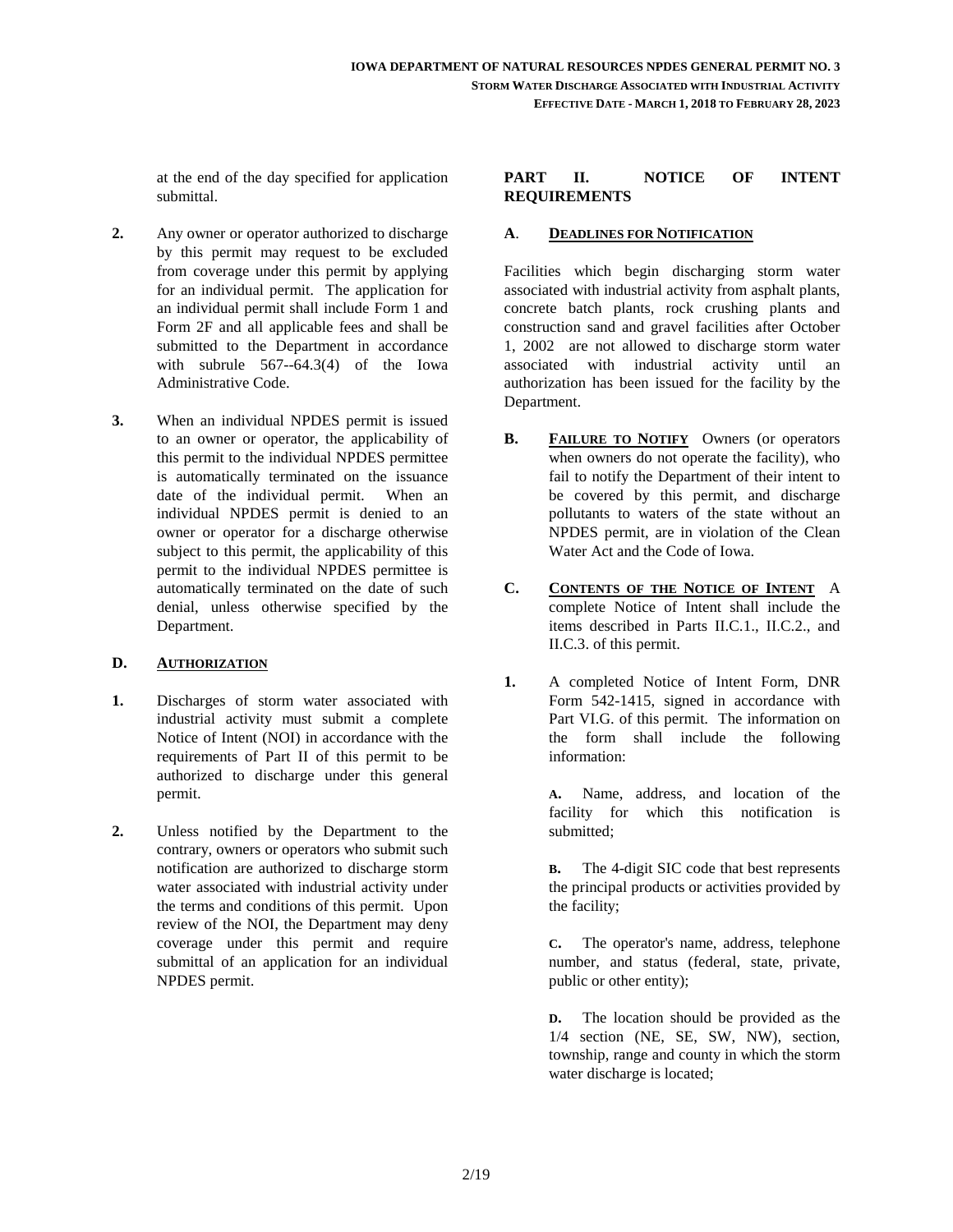**E.** The type of discharge (new or existing); whether or not the discharge is to a municipal separate storm sewer system; the date the discharge is to commence; the permit status of the discharge; and, the name of the receiving water(s);

**F.** An indication of whether this facility has existing quantitative data describing the concentration of pollutants in storm water discharges available and a summary of available existing data (Existing data should not be included as part of the NOI, it should be retained as part of the Pollution Prevention Plan), and;

**G.** A certification that the terms and conditions of the general permit will be met.

- **2. APPLICABLE FEES** The applicable fees specified in Iowa Administrative Code 567-- 64.16(455B).
- **3. PUBLIC NOTIFICATION** When the permit is initially issued to a facility a demonstration that the public notice requirements in Iowa Administrative Code  $567 - 64.6(1)$ "c"(1) was published at least one day in one newspaper with the largest circulation in the area in which the activity will occur. Any number of sites may be included in the public notice. When a facility is re-located to a site not included in the original notice, the public notice must be published at least one day in one newspaper with the largest circulation in the area in which the facility is to be located or where the activity will occur, unless notification for the new location was made previously as described earlier in this paragraph.
- **D. WHERE TO SUBMIT** Facilities which discharge storm water associated with industrial activity must submit items described in Part II.C.1., 2., and 3. of this permit to the Department at the following address:

Storm Water Coordinator Iowa Department of Natural Resources 502 E. 9th St. Des Moines, IA 50319-0034

**E. RENOTIFICATION** Prior to the expiration of an authorization issued under this general permit, the permittee is required to resubmit a Notice of Intent (no additional public notice is required) with the Department for coverage under the new general permit. If a new general permit has not been reissued prior to the expiration of the current permit, the provisions and coverage of the current permit are extended until replaced by the adoption of a new general permit.

#### **F. NOTICE OF DISCONTINUATION**

- **1.** A notice to discontinue the activity covered by this NPDES general permit must be made in writing to the Department within 30 days of the discontinuance of the discharge at a site location. A Notice of Discontinuation is not required to be sent when the operation of a mobile facility has ceased at a location and the facility is to be moved to another site.
- **2.** The Notice of Discontinuation shall include the following information:

**A.** the name of the owner/operator to which the permit was issued;

**B.** the general permit number and permit authorization number;

**C.** the site location;

**D.** the date the discharge will be or has been discontinued, and,

**E.** the following certification signed in accordance with Part VI. G. of this permit:

"I certify under penalty of law that disturbed soils at the identified facility have been finally stabilized and temporary erosion and sediment control measures have been removed or will be removed at an appropriate time. I understand that by submitting this Notice of Discontinuation, that I am no longer authorized to discharge storm water at this site location, as established by Iowa Department of Natural Resources NPDES General Permit No. 3. Discharging pollutants to the waters of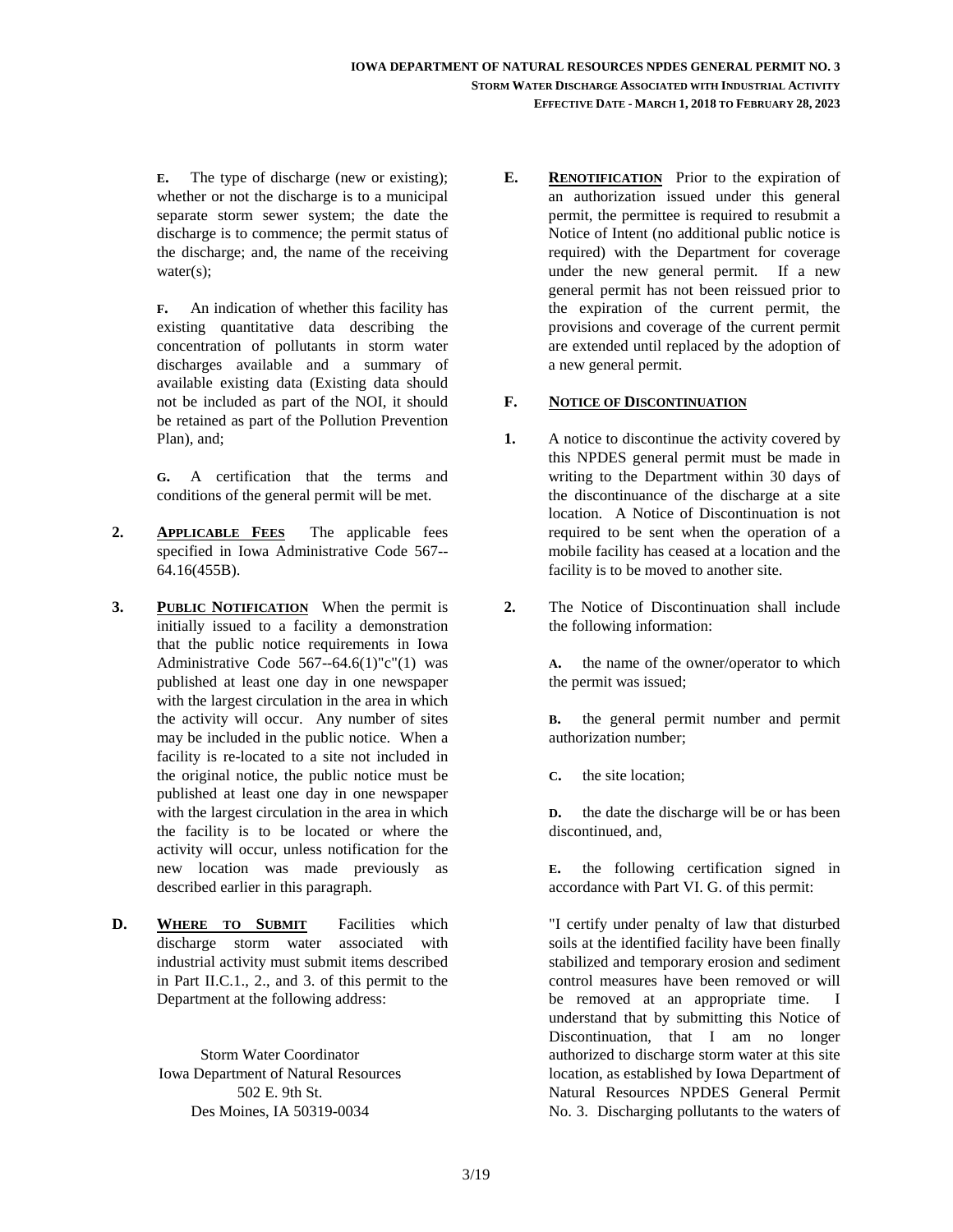the United States is unlawful under the Clean Water Act where the discharge is not authorized by a NPDES permit."

- **2.** When a portable facility is re-located to a new site a notice of discontinuation is required to close the site before relocating to a new location.
- **G. RELOCATION** When a facility is moved to another site while still covered by a storm water permit, the Department must be notified in writing at least 24 hours prior to being moved. The notification shall include all information in part II.C.1.A. through part II.C.1.G. of this permit, the complete permit authorization number and a proof of public notice as required in part II.C.3. of this permit if it has not already been received by the Department.

#### **PART III. SPECIAL CONDITIONS, MANAGEMENT PRACTICES, AND OTHER NON-NUMERIC LIMITATIONS**

**A. PROHIBITION ON NON-STORM WATER DISCHARGES** All discharges covered by this permit shall be composed entirely of storm water except as follows:

> discharges from fire fighting activities, fire hydrant flushings, potable water sources including waterline flushings, uncontaminated groundwater, foundation or footing drains where flows are not contaminated with process materials such as solvents, springs, riparian habitats, wetlands, irrigation water, exterior building washdown, pavement washwaters where spills or leaks of toxic or hazardous materials have not occurred and where detergents are not used, and air conditioning condensate, that are combined with storm water discharges associated with industrial activity may be authorized by this permit provided the non-storm water component of the discharge is in compliance with Part III.C.4.G.

**B. RELEASES IN EXCESS OF REPORTABLE QUANTITIES** Any owner or operator

identified in the pollution prevention plan is subject to the spill notification requirements as specified in 455B.386 of the Iowa Code. Iowa law requires that as soon as possible but not more than six hours after the onset of a "hazardous condition" the Department and local sheriff's office or the office of the sheriff of the affected county be notified.

The storm water pollution prevention plan described in Part III.C. of this permit must be modified within 7 calendar days of knowledge of the release to provide a description of the release and the circumstances leading to the release and to identify and provide for the implementation of steps to prevent the reoccurrence of such releases and to respond to such releases.

- **C. STORM WATER POLLUTION PREVENTION PLANS** A storm water pollution prevention plan shall be developed for each facility covered by this permit. Storm water pollution prevention plans shall be prepared in accordance with good engineering practices. The plan shall identify potential sources of pollution which may reasonably be expected to affect the quality of storm water discharges associated with industrial activity from the facility. The plan shall describe and ensure the implementation of practices which will be used to reduce pollutants in storm water discharges associated with industrial activity at the facility and to assure compliance with the terms and conditions of this permit. Facilities must implement the provisions of the storm water pollution prevention plan required under this part as a condition of this permit.
- **1. DEADLINES FOR PLAN PREPARATION AND COMPLIANCE** Preparation of and compliance with the pollution prevention plan shall be as follows:

**A.** The pollution prevention plan shall be completed before the Notice of Intent is submitted to the Department. Full implementation of the pollution prevention plan will be executed concurrently with operations at the facility. In the case of a new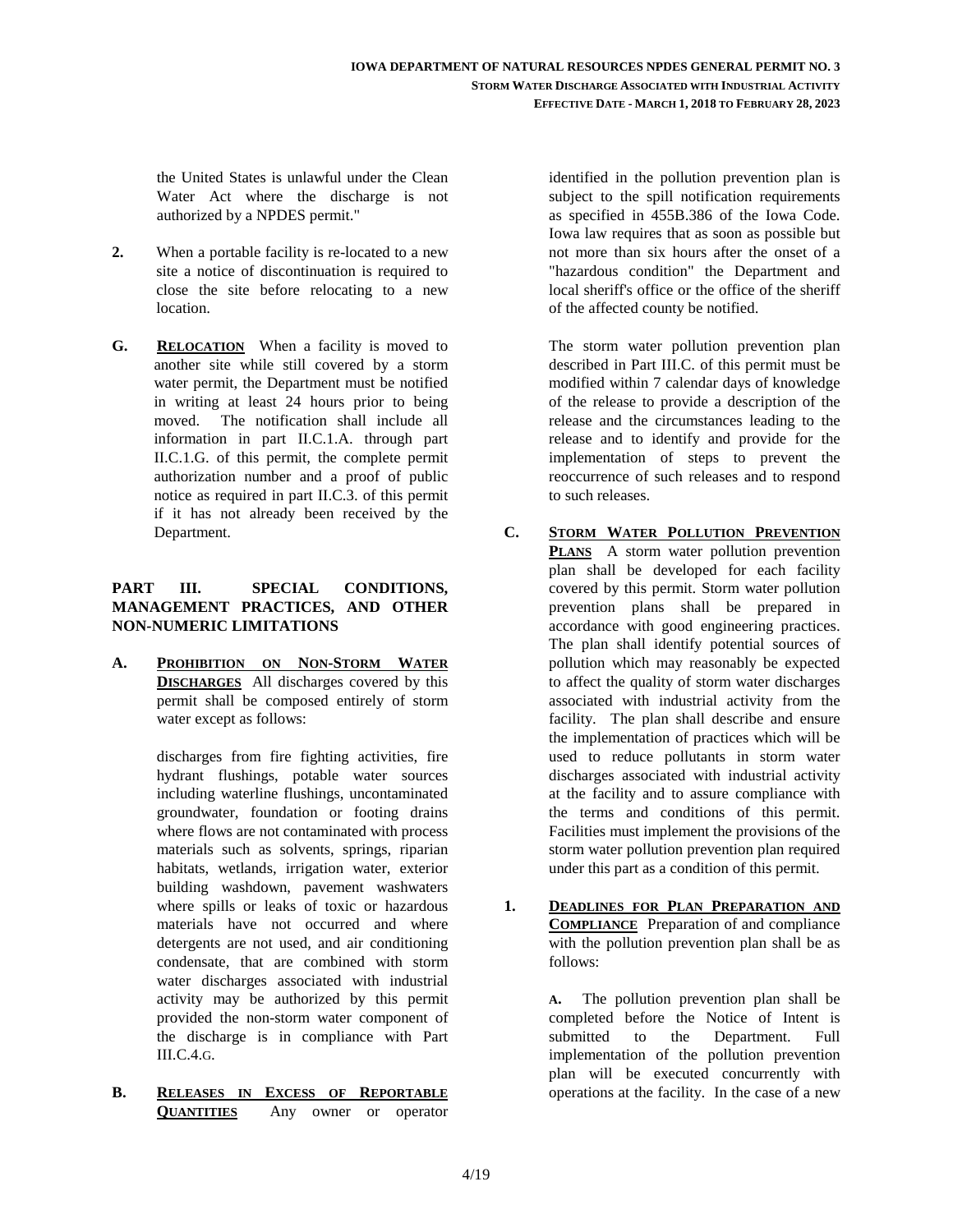facility, with the start of operations at the facility.

**B.** The update of the pollution prevention plan for portable facilities relocating to a new site in accordance with III.C.3.B. of this permit must be completed before the updated Notice of Intent is submitted to the Department. Full implementation of the pollution prevention plan must be in accordance with Part III.C.4. of this permit.

**2. A.** The pollution prevention plan shall be signed in accordance with Part VI.G. (Iowa Administrative Code 567--64.3(8)), and shall be retained on site in accordance with Part V.E. of this permit.

> **B**. The owner or operator of a staffed facility with a storm water discharge covered by this permit shall make plans available within three hours of being requested by the Department or in the case of a storm water discharge associated with industrial activity which discharges through a municipal separate storm sewer system with an NPDES permit, to the municipal operator of the system. For an unstaffed facility, the owner or operator shall provide plans by the end of the business day following the request by the Department or the municipal operator of the municipal separate storm sewer system with an NPDES permit.

> **C.** The Department may review the plan at any time and may notify the permittee that the plan does not meet one or more of the minimum requirements of this Part. After such notification from the Department, the permittee shall make changes to the plan and shall submit to the Department a written certification that the requested changes have been made. Unless otherwise provided by the Department, the permittee shall have 30 days after such notification to make the necessary changes.

#### **3. POLLUTION PREVENTION PLAN AMENDMENTS**

**A.** The permittee shall amend the plan whenever there is a change in design,

construction, operation, or maintenance, which has a significant effect on the potential for the discharge of pollutants to waters of the U.S. or if the storm water pollution prevention plan proves to be ineffective in achieving the general objectives of controlling pollutants in storm water discharges associated with industrial activity. Amendments to the plan may be reviewed by the Department in the same manner as Part III.C.2. above.

**B.** Portable facilities relocating to a new site must amend the plan to reflect any necessary changes resulting from the relocation. Amendments to the plan may be reviewed by the Department in the same manner as Part III.C.2. above.

**4.** The plan shall include, at a minimum, the following items:

> **A. DESCRIPTION OF POTENTIAL POLLUTANT SOURCES** Each plan shall provide a description of potential sources which may reasonably be expected to add significant amounts of pollutants to storm water discharges or which may result in the discharge of pollutants during dry weather from separate storm sewers draining the facility. Each plan shall identify all activities and significant materials which may potentially be significant pollutant sources. Each plan shall include, at a minimum:

> **A.(1).** A site map showing an outline of the drainage area of each storm water outfall; each existing structural control measure to reduce pollutants in storm water runoff; and each surface water body;

> **A.(2).** A narrative description of known significant materials that have been treated, stored or disposed, in a manner to allow exposure to storm water, during the three years prior to the discharge authorization date of this permit and for the duration of this permit; the method of on-site storage or disposal; materials management practices employed to minimize contact of these materials with storm water runoff; materials loading and access areas; the location and a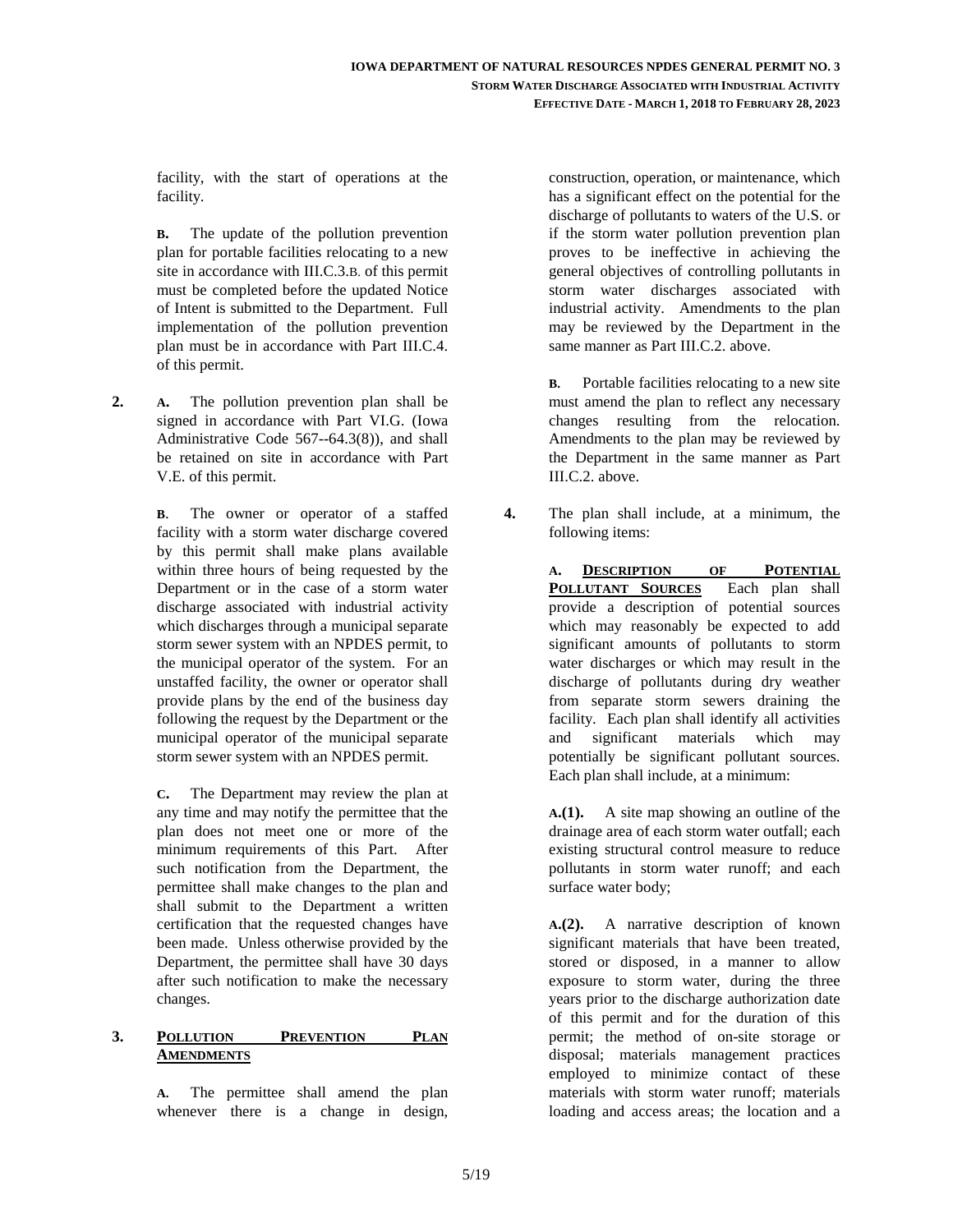description of existing structural and non-structural control measures to reduce pollutants in storm water runoff; and a description of any treatment the storm water receives;

**A.(3).** A list of releases which prompted the existence of a hazardous condition (as defined in Part VIII of this permit) that occurred at the facility after the effective date of this permit;

**A.(4).** For each area of the site that generates storm water associated with industrial activity with a reasonable potential for containing significant amounts of pollutants, a prediction of the direction of flow, and an estimate of the types of pollutants which are likely to be present in storm water discharges; and,

**A.(5).** A summary of existing sampling data describing pollutants in storm water discharges.

**B. STORM WATER MANAGEMENT CONTROLS** Each facility covered by this permit shall develop a description of storm water management controls appropriate to the facility, and, implement such controls. The appropriateness and priorities of controls in a plan shall reflect identified potential sources of pollutants at the facility. The description of storm water management controls shall address the following minimum components, including a schedule for implementing such controls:

**B.(1). RESPONSIBLE PERSON** The plan shall identify a specific individual or individuals within the organization responsible for developing the storm water pollution prevention plan and assisting in its implementation, maintenance, and revision.

**B.(2). RISK IDENTIFICATION AND ASSESSMENT/MATERIAL INVENTORY** The storm water pollution prevention plan shall assess the potential of various sources at the site to contribute pollutants to storm water discharges associated with industrial activity. The plan shall include an inventory of the types of materials handled. Each of the following shall be evaluated for the reasonable potential for contributing pollutants to runoff:

- (a) loading and unloading operations;
- (b) outdoor storage activities;
- (c) outdoor manufacturing or processing activities;
- (d) dust or particulate generating processes;
- (e) on-site waste disposal practices.

Factors to consider include the toxicity of chemicals, quantity of chemicals used, produced, or discharged; the likelihood of contact with storm water; and history of "hazardous condition" reporting.

**B.(3). PREVENTIVE MAINTENANCE** The plan shall describe a preventive maintenance program that involves inspection and maintenance of storm water management devices (e.g. cleaning oil/water separators, catch basins) as well as inspecting and testing plant equipment and systems to uncover conditions that could cause breakdowns or failures resulting in discharges of pollutants to surface waters.

**B.(4). GOOD HOUSEKEEPING** Good housekeeping requires the maintenance of a clean, orderly facility.

**B.(5). SPILL PREVENTION AND RESPONSE PROCEDURES** Areas where potential spills can occur, and their accompanying drainage points shall be identified clearly in the storm water pollution prevention plan. Where appropriate, material handling procedures and storage requirements should be considered in the plan. Procedures for cleaning up spills shall be identified in the plan and made available to the appropriate personnel. The necessary equipment to implement a clean up shall be available to personnel.

**B.(6). STORM WATER MANAGEMENT** The plan shall contain a narrative consideration of the appropriateness of traditional storm water management practices (practices other than those which control the source of pollutants).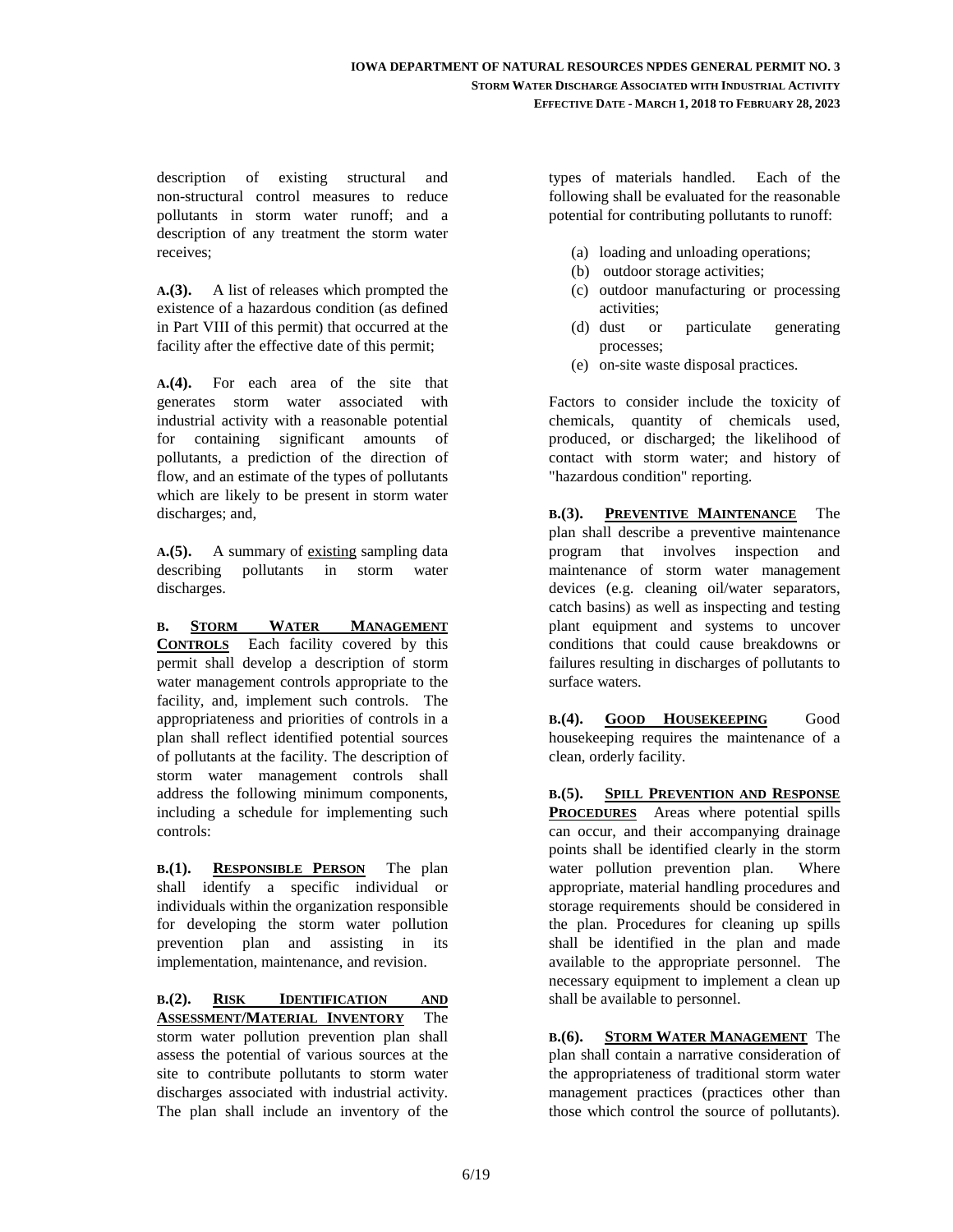Based on an assessment of the potential of various sources at the site to contribute pollutants to storm water discharges associated with industrial activity (see Part III.C.4.B.(2). of this permit), the plan shall provide that measures determined to be reasonable and appropriate shall be implemented and maintained.

**B.(7). SEDIMENT AND EROSION PREVENTION** The plan shall identify areas which, due to topography, activities, or other factors, have a high potential for significant soil erosion, and identify measures to limit erosion.

**B.(8). EMPLOYEE TRAINING** Employee training programs shall inform personnel at all levels of responsibility of the components and goals of the storm water pollution prevention plan. Training should address topics such as spill response, good housekeeping and material management practices. A pollution prevention plan shall identify periodic dates for such training.

**B.(9). RECORD KEEPING AND INTERNAL REPORTING PROCEDURES** Incidents such as spills, or other discharges, along with other information describing the quality and quantity of storm water discharges shall be included in the records. Inspection and maintenance activities shall be documented and recorded.

**B.(10). NON-STORM DISCHARGES** The plan shall include a certification that the discharge has been tested or evaluated for the presence of non-storm water discharges. The certification shall include a description of the results of any test for the presence of non-storm water discharges, the method used, the date of any testing, and the on-site drainage points that were directly observed during the test. This certification may not be feasible if the facility operating the storm water discharge does not have access to an outfall, manhole, or other point of access to the ultimate conduit which receives the discharge. In such cases, the source identification section of the storm water

pollution plan shall indicate why the certification required by this part was not feasible. A discharger that is unable to provide the certification required by this paragraph must notify in accordance with Part V.A. of this permit.

 **C. Visual Inspection** Qualified personnel shall inspect designated equipment and plant area at appropriate intervals specified in the plan, but, except as provided in paragraphs III.C.4.C.(4). and (5)., in no case less than once a year;

 **C.(1).** Material handling areas and other potential sources of pollution identified in the plan in accordance with paragraph III.C.4.A. of this permit shall be inspected for evidence of, or the potential for, pollutants entering the drainage system. Structural storm water management measures, sediment and erosion control measures, and other structural pollution prevention measures identified in the plan shall be observed to ensure that they are operating correctly. A visual inspection of equipment needed to implement the plan, such as spill response equipment, shall be made.

 **C.(2).** Based on the results of the inspection, the description of potential pollutant sources identified in the plan in accordance with paragraph III.C.4.A. of this permit and pollution prevention measures identified in the plan in accordance with paragraph III.C.4.B. of this permit shall be revised as appropriate within two weeks of such inspection and shall provide for implementation of any changes to the plan made in accordance with the plan in a timely manner, but in no case less than twelve weeks from the inspection.

 **C.(3).** A report summarizing the scope of the inspection, personnel making the inspection, the date(s) of the inspection, major observations relating to the implementation of the storm water pollution prevention plan, and actions taken in accordance with paragraph III.C.4.C.(2). of the permit shall be made and retained as part of the storm water pollution prevention plan for at least three years. The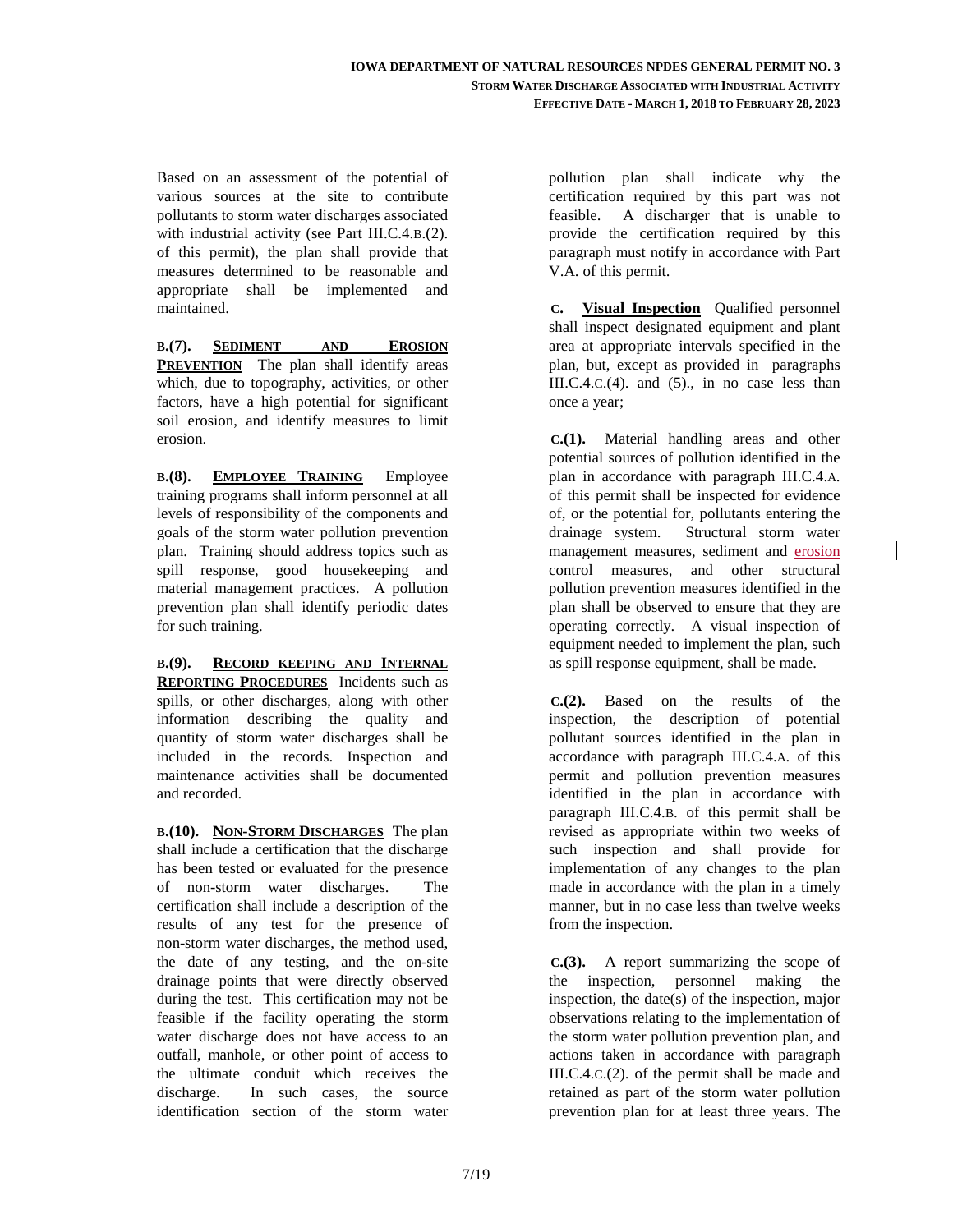report shall be signed in accordance with Part VI.G. of this permit.

**C.(4).** Where annual site inspections are shown in the plan to be impractical for sites where an employee is not stationed or does not routinely visit the site, site inspections required under this part shall be conducted at appropriate intervals specified in the plan, but, in no case less than once in three years.

**C.(5).** At least one site inspection required under this part shall be conducted prior to the date two years after such site becomes inactive.

**D**. **SPECIAL REQUIREMENTS FOR STORM WATER DISCHARGES ASSOCIATED WITH INDUSTRIAL ACTIVITY THROUGH MUNICIPAL SEPARATE STORM SEWER SYSTEMS** Facilities covered by this permit must comply with applicable requirements in municipal storm water management programs developed under NPDES permits issued for the discharge from the municipal separate storm sewer system that receives the facility's discharge provided the discharger has been notified of such conditions.

**E. CONSISTENCY WITH OTHER PLANS** Storm water management programs may reflect requirements for Spill Prevention Control and Countermeasure (SPCC) plans under section 311 of the CWA or Best Management Practices (BMP) Programs otherwise required by an NPDES permit and may incorporate any part of such plans into the storm water pollution prevention plan by reference.

**F. SALT STORAGE** Storage piles of salt at a site that falls under the definition of "storm water discharge associated with industrial activity" where the salt piles are used for deicing or other commercial or industrial purposes shall be enclosed or covered to prevent exposure to precipitation.

**G. NON-STORM WATER DISCHARGES** Except for flows from fire fighting activities, sources of non-storm water listed in Part III.A.2. of this permit that are combined with storm water discharges associated with industrial activity must be identified in the plan. The plan shall identify and ensure the implementation of appropriate pollution prevention measures for the non-storm water component(s) of the discharge.

- **5.** All storm water pollution prevention plans received by the Department from the permittee are considered reports that shall be available to the public under Section 308(b) of the CWA and Chapter 22 of the Code of Iowa. However, the permittee may claim any portion of a storm water pollution plan as confidential in accordance with Chapter 22 of the Code of Iowa and Iowa Administrative Code (561)-- 2.5.
- **6.** No condition of this permit shall release the permittee from any responsibility or requirements under other environmental statutes or regulations.

#### **PART IV. NUMERIC EFFLUENT LIMITATIONS**

**COAL PILE RUNOFF** Any storm water composed in part or in whole of coal pile runoff shall not exceed a maximum concentration at any time of 50.0 mg/l total suspended solids. The pH of these discharges shall be within the range of 6.0-9.0. Any untreated overflow from facilities designed, constructed and operated to treat the volume of coal pile runoff which is associated with a 10 year, 24 hour rainfall event shall not be subject to the limitations of this part.

#### **PART V. MONITORING AND REPORTING REQUIREMENTS**

**A. FAILURE TO CERTIFY** Any facility that is unable to provide the certification required under Part III.C.4.(B).(*10*). (testing for nonstorm water discharges) within 180 days of the discharge authorization date, must prepare a written description of the procedures used in any test conducted for the presence of non-storm water discharges; the results of the test or other relevant observations; potential sources of non-storm water discharges to the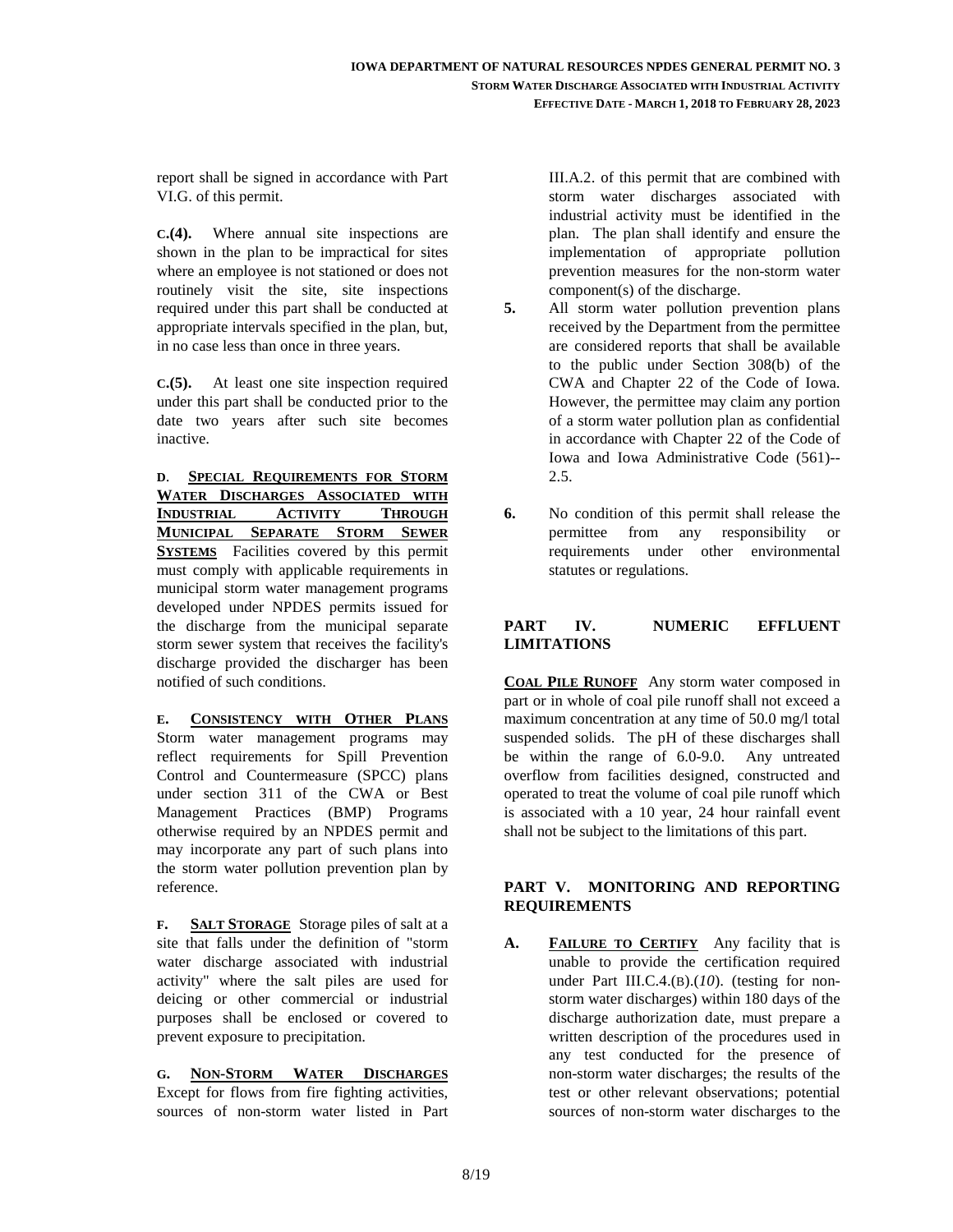storm sewer; and why adequate tests for such storm sewers were not feasible. This "failure to certify" description must be kept on-site and be made available to the Department upon request.

- **B. MONITORING REQUIREMENTS** The following monitoring requirements are delineated for specific facilities that fall under the definition of "storm water discharge associated with industrial activity from asphalt plants, concrete batch plants, rock crushing plants, and construction sand and gravel facilities".
- **1. ASPHALT PLANTS AND ROCK CRUSHING PLANTS** During the period beginning on the effective date and lasting through the expiration date of this permit, facilities with storm water discharge associated with industrial activity from asphalt plants and rock crushing plants are subject to the following monitoring requirements:

**A. PARAMETERS** The parameters to be measured include:

total suspended solids (TSS) (mg/L);

 \* any pollutant limited in an effluent guideline to which the facility is subject

 \* the date and duration (in hours) of the storm event(s) sampled;

 \* rainfall measurements or estimates (in inches) of the storm event which generated the sampled runoff;

the duration between the storm event sampled and the end of the previous measurable (greater than 0.1 inch rainfall) storm event; and

 \* an estimate of the total volume (in gallons) of the discharge sampled shall be provided;

**B. FREQUENCY OF MONITORING**  Sampling shall be conducted at least annually (1 time per year) for each facility except as provided by paragraph V.B.4.;

**C. SAMPLE TYPE** A minimum of one grab sample shall be taken. All such samples shall be collected from the discharge resulting from a storm event that is greater than 0.1 inches in magnitude and that occurs at least 72 hours from the previously measurable (greater than 0.1 inch rainfall) storm event. The required 72-hour storm event interval is waived where the preceding measurable storm event did not result in a measurable discharge from the site. The required 72-hour storm event interval may also be waived where the permittee documents that less than a 72-hour interval is representative for local storm events during the season when sampling is being conducted. The grab sample shall be taken during the first 30 minutes of the discharge. If the collection of a grab sample during the first 30 minutes is impracticable, a grab sample can be taken during the first hour of discharge, and the discharger shall submit with the monitoring report a description of why a grab sample during the first 30 minutes was impracticable. If storm water discharges associated with industrial activity commingle with process or non-process water, then where practicable, permittees must attempt to sample the storm water discharge before it mixes with the nonstorm water discharge.

**2. CONCRETE BATCH PLANTS** During the period beginning on the effective date and lasting through the expiration date of this permit, facilities with storm water discharge associated with industrial activity from concrete batch plants are subject to the following monitoring requirements:

> **A. PARAMETERS** The parameters to be measured include:

\* total suspended solids (TSS) (mg/L);

 $pH$ :

 \* any pollutant limited in an effluent guideline to which the facility is subject

 \* the date and duration (in hours) of the storm event(s) sampled;

 \* rainfall measurements or estimates (in inches) of the storm event which generated the sampled runoff;

 \* the duration between the storm event sampled and the end of the previous measurable (greater than 0.1 inch rainfall) storm event; and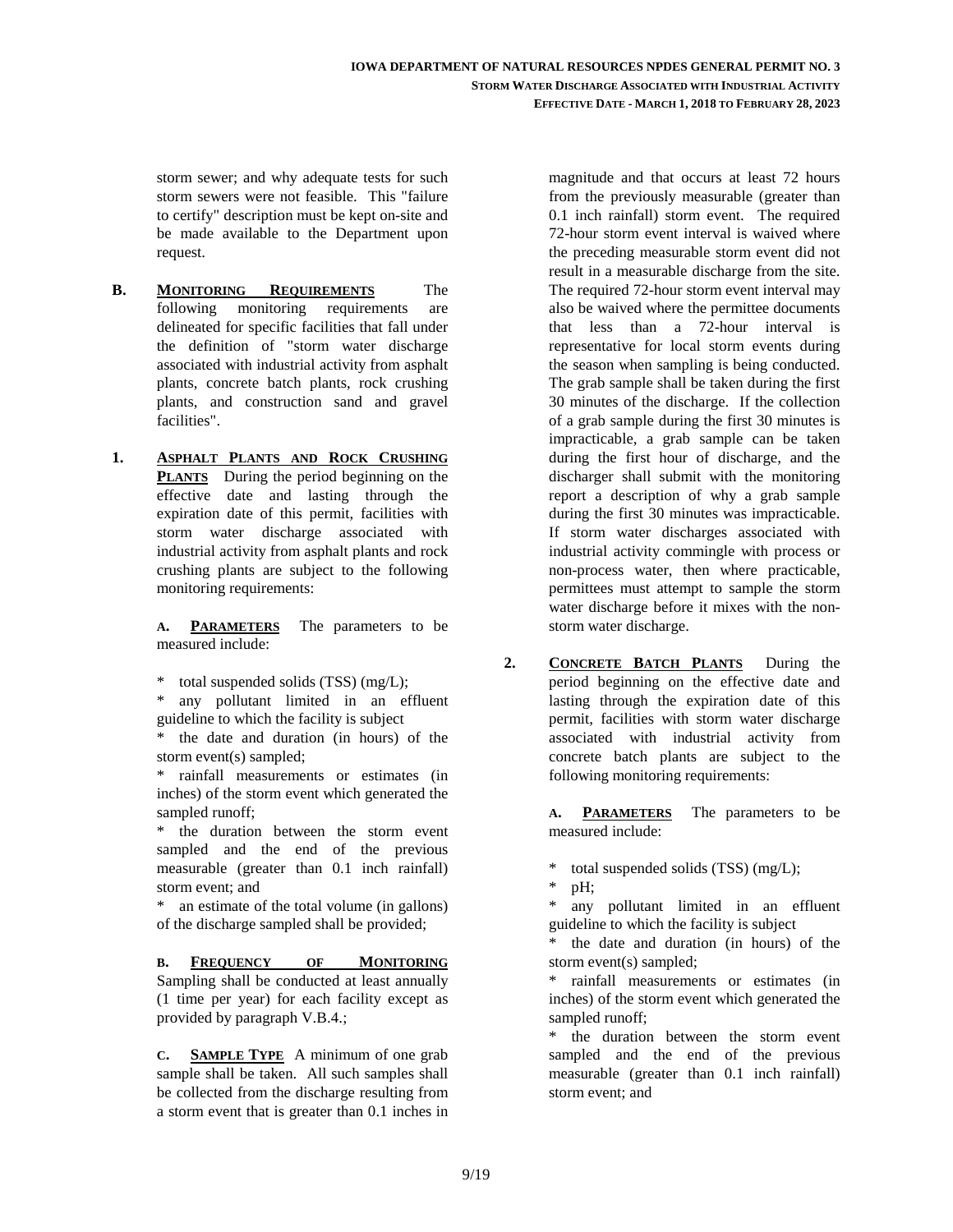\* an estimate of the total volume (in gallons) of the discharge sampled shall be provided;

**B. FREQUENCY OF MONITORING**  Sampling shall be conducted at least annually (1 time per year) for each facility except as provided by paragraph V.B.4.;

**C. SAMPLE TYPE** A minimum of one grab sample shall be taken. All such samples shall be collected from the discharge resulting from a storm event that is greater than 0.1 inches in magnitude and that occurs at least 72 hours from the previously measurable (greater than 0.1 inch rainfall) storm event. The required 72-hour storm event interval is waived where the preceding measurable storm event did not result in a measurable discharge from the site. The required 72-hour storm event interval may also be waived where the permittee documents that less than a 72-hour interval is representative for local storm events during the season when sampling is being conducted. The grab sample shall be taken during the first 30 minutes of the discharge. If the collection of a grab sample during the first 30 minutes is impracticable, a grab sample can be taken during the first hour of discharge, and the discharger shall submit with the monitoring report a description of why a grab sample during the first 30 minutes was impracticable. If storm water discharges associated with industrial activity commingle with process or non-process water, then where practicable, permittees must attempt to sample the storm water discharge before it mixes with the nonstorm water discharge.

**3. CONSTRUCTION SAND AND GRAVEL FACILITIES** During the period beginning on the effective date and lasting through the expiration date of this permit, facilities with storm water discharge associated with industrial activity from construction sand and gravel are subject to the following monitoring requirements:

> **A. PARAMETERS** The parameters to be measured include:

- total suspended solids  $(TSS)$  (mg/L);
- nitrate plus nitrite nitrogen (mg/L);

 \* any pollutant limited in an effluent guideline to which the facility is subject;

 \* the date and duration (in hours) of the storm event(s) sampled;

 \* rainfall measurements or estimates (in inches) of the storm event which generated the sampled runoff;

 \* the duration between the storm event sampled and the end of the previous measurable (greater than 0.1 inch rainfall) storm event; and

 \* an estimate of the total volume (in gallons) of the discharge sampled shall be provided;

**B. FREQUENCY OF MONITORING** Sampling shall be conducted at least annually (1 time per year) for each facility except as provided by paragraph V.B.4.;

**C. SAMPLE TYPE** A minimum of one grab sample shall be taken. All such samples shall be collected from the discharge resulting from a storm event that is greater than 0.1 inches in magnitude and that occurs at least 72 hours from the previously measurable (greater than 0.1 inch rainfall) storm event. The required 72-hour storm event interval is waived where the preceding measurable storm event did not result in a measurable discharge from the site. The required 72-hour storm event interval may also be waived where the permittee documents that less than a 72-hour interval is representative for local storm events during the season when sampling is being conducted. The grab sample shall be taken during the first 30 minutes of the discharge. If the collection of a grab sample during the first 30 minutes is impracticable, a grab sample can be taken during the first hour of discharge, and the discharger shall submit with the monitoring report a description of why a grab sample during the first 30 minutes was impracticable. If storm water discharges associated with industrial activity commingle with process or non-process water, then where practicable, permittees must attempt to sample the storm water discharge before it mixes with the nonstorm water discharge.

**4. SAMPLING WAIVER** When a discharger is unable to collect samples due to adverse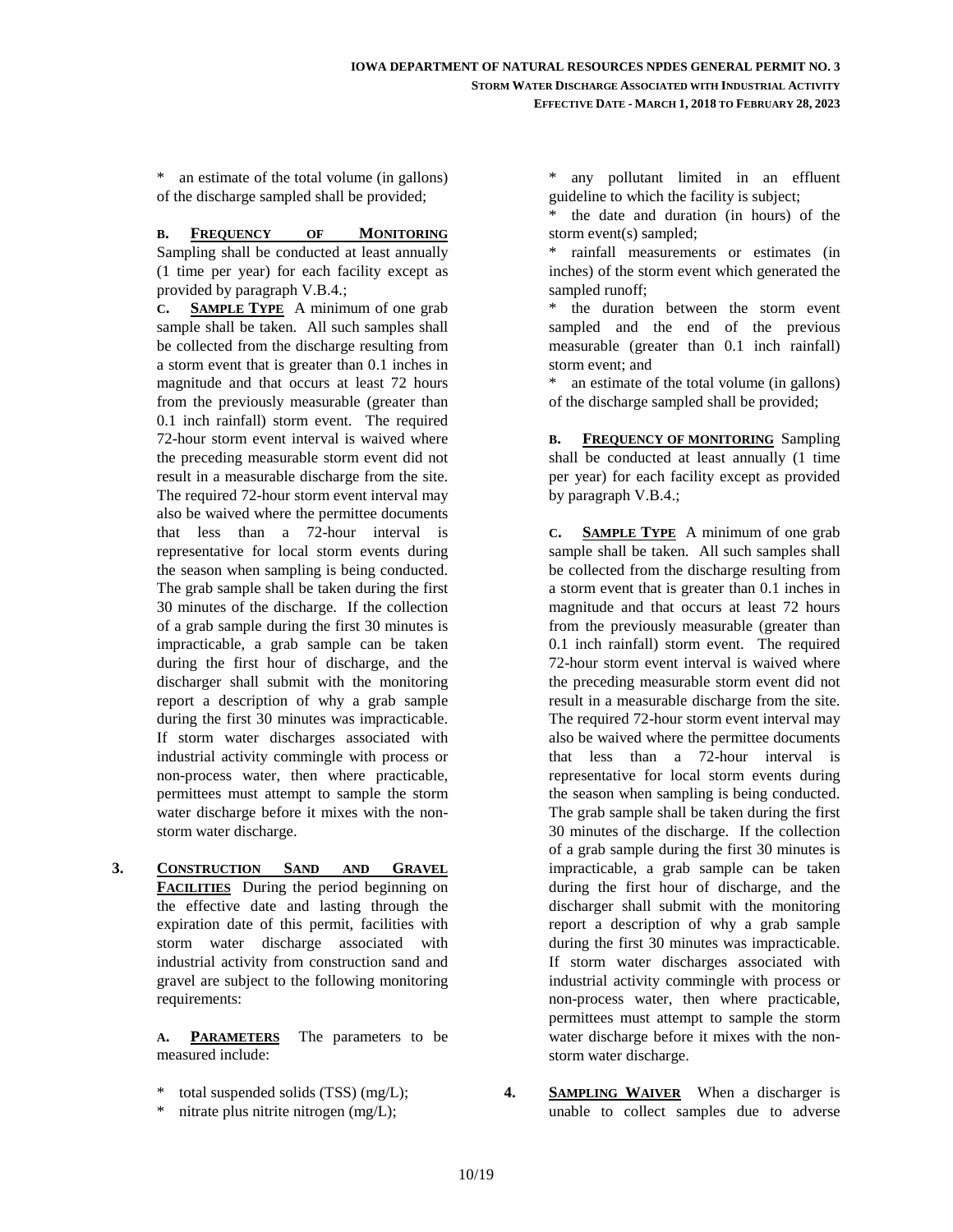climatic conditions, the discharger must explain, in writing, why samples could not be collected, including available documentation of the event, and retain a copy of the explanation in accordance with Part V.D of this permit. Adverse climatic conditions which may prohibit the collection of samples include weather that creates dangerous conditions for personnel (such as local flooding, high winds, tornadoes, electrical storms, etc.) or otherwise make the collection of a sample impracticable (drought, extended frozen conditions, etc.).

- **5. REPRESENTATIVE DISCHARGE** When a facility has two or more outfalls that, based on a consideration of features and activities within the area drained by the outfall, the permittee reasonably believes discharge substantially identical effluents, the permittee may test the effluent of one of such outfalls and report that the quantitative data also applies to the substantially identical outfall(s). In addition, for each outfall that the permittee believes is representative, an estimate of the size of the drainage area (in square feet) and an estimate of the runoff coefficient of the drainage area (e.g. low (under 40%), medium  $(40\%$  to  $65\%)$  or high (above  $65\%)$ ) shall be provided.
- **C. NONCOMPLIANCE REPORTING** Permittees that are not required to monitor must report all incidences of non-compliance to the Department at least annually.

#### **D. REPORTING**

- **1.** Permittees which are subject to the monitoring requirement of Part IV NUMERIC EFFLUENT LIMITATIONS are required to submit signed copies of discharge monitoring results on Discharge Monitoring Report Forms(s) within 30 days after the sampling occurred.
- **2.** Except as provided in Part D.1. of this permit, permittees are not required to submit monitoring results. However, such permittees must retain monitoring results in accordance

with Part V.E. and these results must be available to the Department upon request.

**3. ADDITIONAL NOTIFICATION** Facilities with at least one storm water discharge associated with industrial activity through a large or medium municipal separate storm sewer system (systems serving a population of 100,000 or more) must submit signed copies of discharge monitoring reports or results to the operator of the municipal separate storm sewer system upon request.

#### **E. RETENTION OF RECORDS**

- **1.** The permittee shall retain a copy of the storm water pollution prevention plan, records of all monitoring information, copies of all reports required by this permit, and records of all data used to complete the Notice of Intent to be covered by this permit for the duration of the permit or for a period of at least three years from the date of the measurement, report, inspection, etc.
- **2.** Permittees must submit monitoring results to the Department upon the request of the Department, and submit a summary of monitoring results as part of renotification requirements in accordance with Part II.F.
- **F. ADDRESSES** All written correspondence to the Department should be sent to the following address:

Storm Water Coordinator Iowa Department of Natural Resources 502 E. 9th St. Des Moines, IA 50319-0034

#### **PART VI. STANDARD PERMIT CONDITIONS**

#### **A. DUTY TO COMPLY**

The permittee must comply with all conditions of this permit. Any permit noncompliance constitutes a violation of the Code of Iowa and the Clean Water Act and is grounds for enforcement action; for termination of coverage under this general permit; or for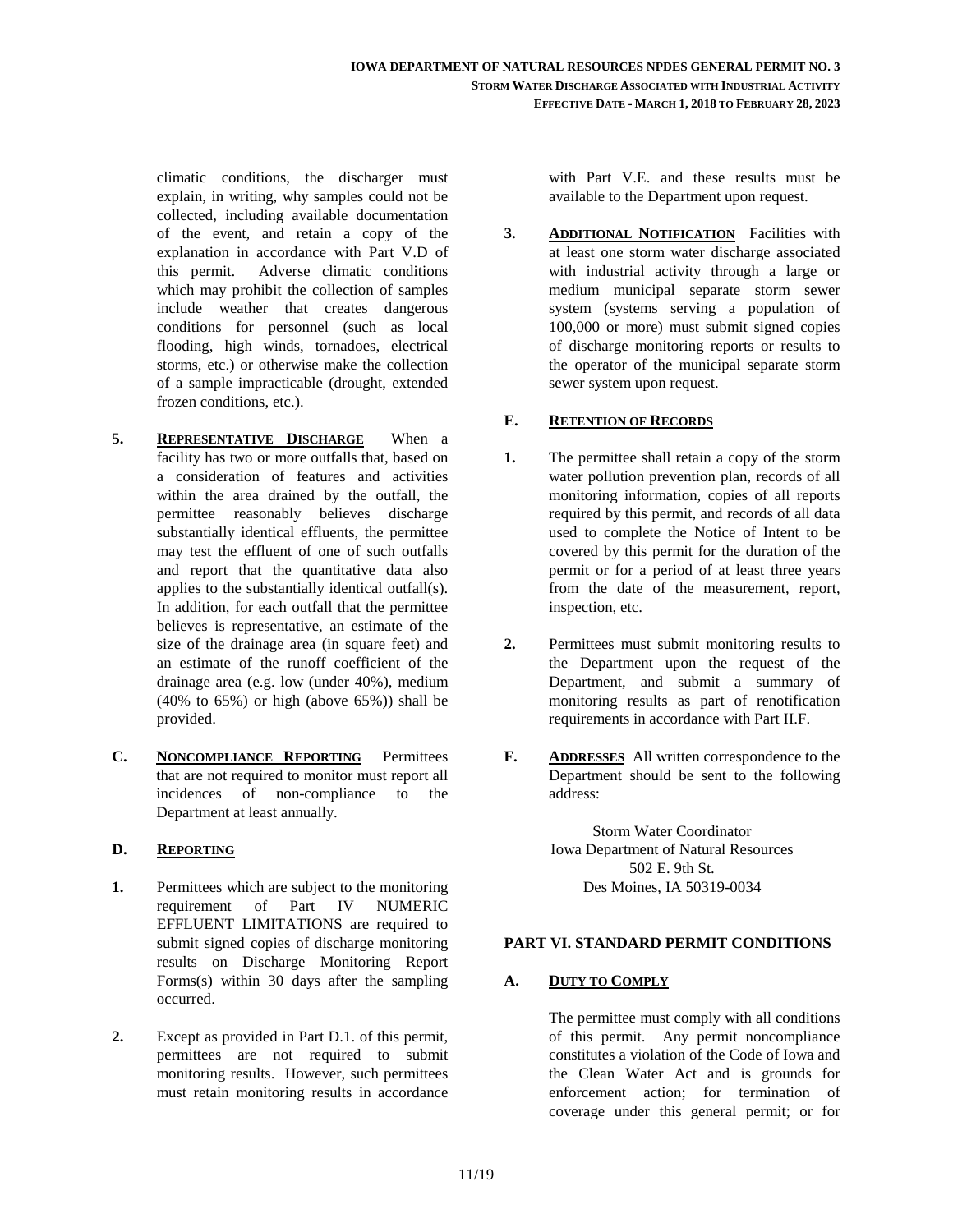denial of a request for coverage under a reissued general permit.

#### **1. TOXIC POLLUTANTS**

The permittee shall comply with effluent standards or prohibitions established under section 307(a) of the Clean Water Act for toxic pollutants, within the time provided in the regulations that establish these standards or prohibitions, even if the permit has not yet been modified to incorporate the requirement.

#### **2. PENALTIES FOR VIOLATIONS OF PERMIT CONDITIONS**

Section 309 of the CWA provides significant penalties for any person who violates a permit condition implementing sections 301, 302, 306, 307, 308, 318, or 405 of the CWA, or any permit condition or limitation implementing any such sections in a permit issued under section 402. Any person who violates any permit condition of this permit is subject to a civil penalty not to exceed \$25,000 per day of such violation, as well as any other appropriate sanction provided by section 309 of the CWA.

#### **B. CONTINUATION OF THE EXPIRED GENERAL PERMIT**

This permit expires on February 28, 2023. However, an expired general permit shall continue in effect until replaced by adoption of a new general permit.

#### **C. NEED TO HALT OR REDUCE ACTIVITY NOT A DEFENSE**

It shall not be a defense for a permittee in an enforcement action that it would have been necessary to halt or reduce the permitted activity in order to maintain compliance with the conditions of this permit.

#### **D. DUTY TO MITIGATE**

The permittee shall take all reasonable steps to minimize or prevent any discharge in violation of this permit which has a reasonable likelihood of adversely affecting human health or the environment.

#### **E. DUTY TO PROVIDE INFORMATION**

The permittee shall furnish to the Department, within a reasonable time, any information which the Department may request to determine compliance with this permit. The permittee shall also furnish to the Department upon request copies of records required to be kept by this permit.

#### **F. OTHER INFORMATION**

When the permittee becomes aware that he or she failed to submit any relevant facts, or submitted incorrect information in the Notice of Intent or in any other report to the Department, he or she shall promptly submit such facts or information.

#### **G. SIGNATORY REQUIREMENTS**

All Notices of Intent, storm water pollution prevention plans, reports, certifications or information either submitted to the Department or the operator of a large or medium municipal separate storm sewer system, or that this permit requires be maintained by the permittee, shall be signed in accordance with rule 567--64.3(8) of the Iowa Administrative Code as follows:

64.3(8) *Identity of signatories of operation permit applications.* The person who signs the application for an operation permit shall be:

**a.** *Corporations*. In the case of corporations, a responsible corporate officer. A responsible corporate officer means: (1) A president, secretary, treasurer, or vice-president in charge of a principal business function, or any other person who performs similar policy or decision-making functions: or (2) The manager of manufacturing, production, or operating facilities. If authority to sign documents has been assigned or delegated to the manager in accordance with corporate procedures.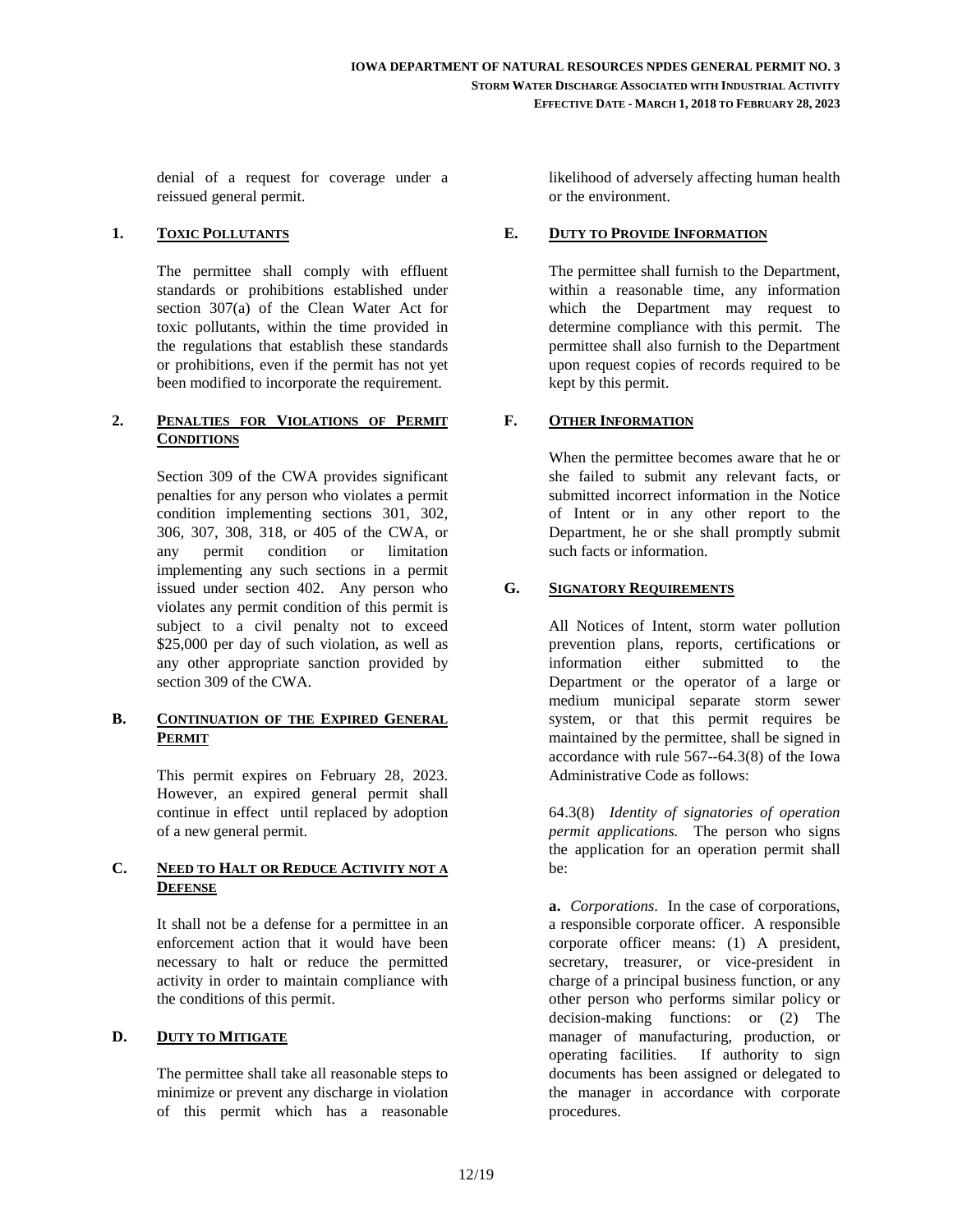**b.** *Partnerships*. In the case of a partnership, a general partner.

**c.** *Sole proprietorships*. In the case of a sole proprietorship, the proprietor.

**d.** *Municipal, state, federal, or other public agency*. In the case of a municipal, state, or other public facility, either the principal executive officer or the ranking elected official. A principal executive officer of a public agency includes: (1) The chief executive officer of the agency, or (2) A senior executive officer having responsibility for the overall operations of a unit of the agency.

**e.** *Storm water discharge associated with industrial activity from construction activity*. In the case of a storm water discharge associated with construction activity, , either the owner of the site or the general contractor.

The person who signs NPDES reports shall be the same, except that in the case of a corporation or a public body, monitoring reports required under the terms of the permit may be submitted by the person who is responsible for the overall operation of the facility from which the discharge originated.

#### **H. CERTIFICATION**

Any person signing documents required by this permit shall make the following certification:

"I certify under penalty of law that this document and all attachments were prepared under my direction or supervision in accordance with a system designed to assure that qualified personnel properly gathered and evaluated the information submitted. Based on my inquiry of the person or persons who manage the system, or those persons directly responsible for gathering the information, the information submitted is, to the best of my knowledge and belief, true, accurate, and complete. I am aware that there are significant penalties for submitting false information, including the possibility of fine and imprisonment for knowing violations."

#### **I. OIL AND HAZARDOUS SUBSTANCE LIABILITY**

Nothing in this permit shall be construed to preclude the institution of any legal action or relieve the permittee from any responsibilities, liabilities, or penalties to which the permittee is or may be subject under section 311 of the Clean Water Act.

#### **J. PROPERTY RIGHTS**

The issuance of this permit does not convey any property rights of any sort, nor any exclusive privileges, nor does it authorize any injury to private property nor any invasion of personal rights, nor any infringement of Federal, State or local laws or regulations.

#### **K. SEVERABILITY**

The provisions of this permit are severable, and if any provision of this permit, or the application of any provision of this permit to any circumstance, is held invalid, the application of such provision to other circumstances, and the remainder of this permit shall not be affected thereby.

#### **L. TRANSFERS**

This permit is not transferable to any person except after notice to the Department. The Department may require the operator to apply for and obtain an individual NPDES permit as stated in paragraph I.C.

#### **M. PROPER OPERATION AND MAINTENANCE**

The permittee shall at all times properly operate and maintain all facilities and systems of treatment and control (and related appurtenances) which are installed or used by the permittee to achieve compliance with the conditions of this permit and with the requirements of storm water pollution prevention plans. Proper operation and maintenance also includes adequate laboratory controls and appropriate quality assurance procedures. Proper operation and maintenance requires the operation of backup or auxiliary facilities or similar systems,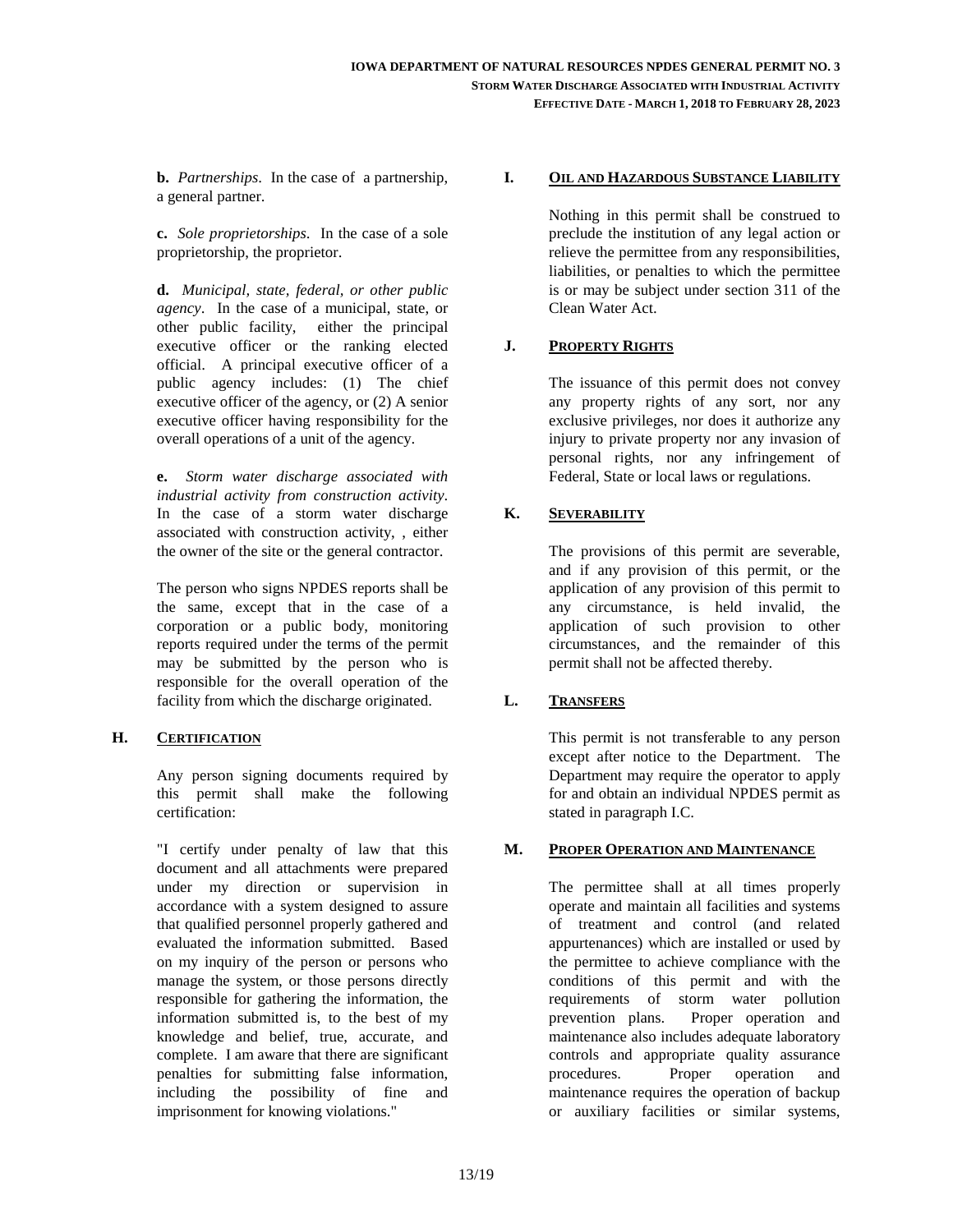installed by a permittee only when necessary to achieve compliance with the conditions of the permit.

#### **N. MONITORING AND RECORDS**

- **1.** Samples and measurements taken for the purpose of monitoring shall be representative of the monitored activity. Analyses must be performed by a laboratory certified in Iowa to perform such analyses in conformance with Chapter 83. I.A.C
- **2.** The permittee shall retain records of all monitoring information including all calibration and maintenance records and all original strip chart recordings for continuous monitoring instrumentation, copies of the reports required by this permit, and records of all data used to complete the application for this permit for the duration of this permit or three years after the measurement, whichever is later.
- **3. RECORDS CONTENTS** Records of monitoring information shall include:

**A.** The date, exact place, and time of sampling or measurements;

**B.** The initials or name(s) of the individual(s) who performed the sampling or measurements;

- **C.** The date(s) analyses were performed;
- **D.** The time(s) analyses were initiated;

**E.** The initials or name(s) of the individual(s) who performed the analyses;

**F.** References and written procedures, when available, for the analytical techniques or methods used; and

**G**. The results of the analyses, including the bench sheets, instrument readouts, computer disks or tapes, etc., used to determine these results.

**4.** Monitoring must be conducted according to test procedures specified in Iowa Administrative Code 567--Chapter 63 unless other test procedures have been specified in this permit.

**5.** The Clean Water Act provides that any person who falsifies, tampers with, or knowingly renders inaccurate any monitoring device or method required to be maintained under this permit shall, upon conviction, be punished by a fine of not more than \$10,000 per violation, or by imprisonment for not more than 2 years per violation, or by both.

#### **O. BYPASS OF TREATMENT FACILITIES**

#### **1. NOTICE**

**A**. **ANTICIPATED BYPASS** If the permittee knows in advance of the need for a bypass, he or she shall submit prior notice, if possible, at least ten days before the date of the bypass; including an evaluation of the anticipated quality and effect of the bypass.

**B. UNANTICIPATED BYPASS** The permittee shall submit notice of an unanticipated bypass. Any information regarding the unanticipated bypass shall be provided orally within 24 hours from the time the permittee became aware of the circumstances. A written submission shall also be provided within 5 days of the time the permittee becomes aware of the circumstances. The written submission shall contain a description of the bypass and its cause; the period of the bypass, including exact dates and times, and if the bypass has not been corrected, the anticipated time it is expected to continue; and steps taken or planned to reduce, eliminate, and prevent reoccurrence of the bypass.

#### **2. PROHIBITION OF BYPASS**

**A.** A bypass is prohibited and the Department may take enforcement action against a permittee for a bypass unless:

**(1)** The bypass was unavoidable to prevent loss of life, personal injury, or severe property damage;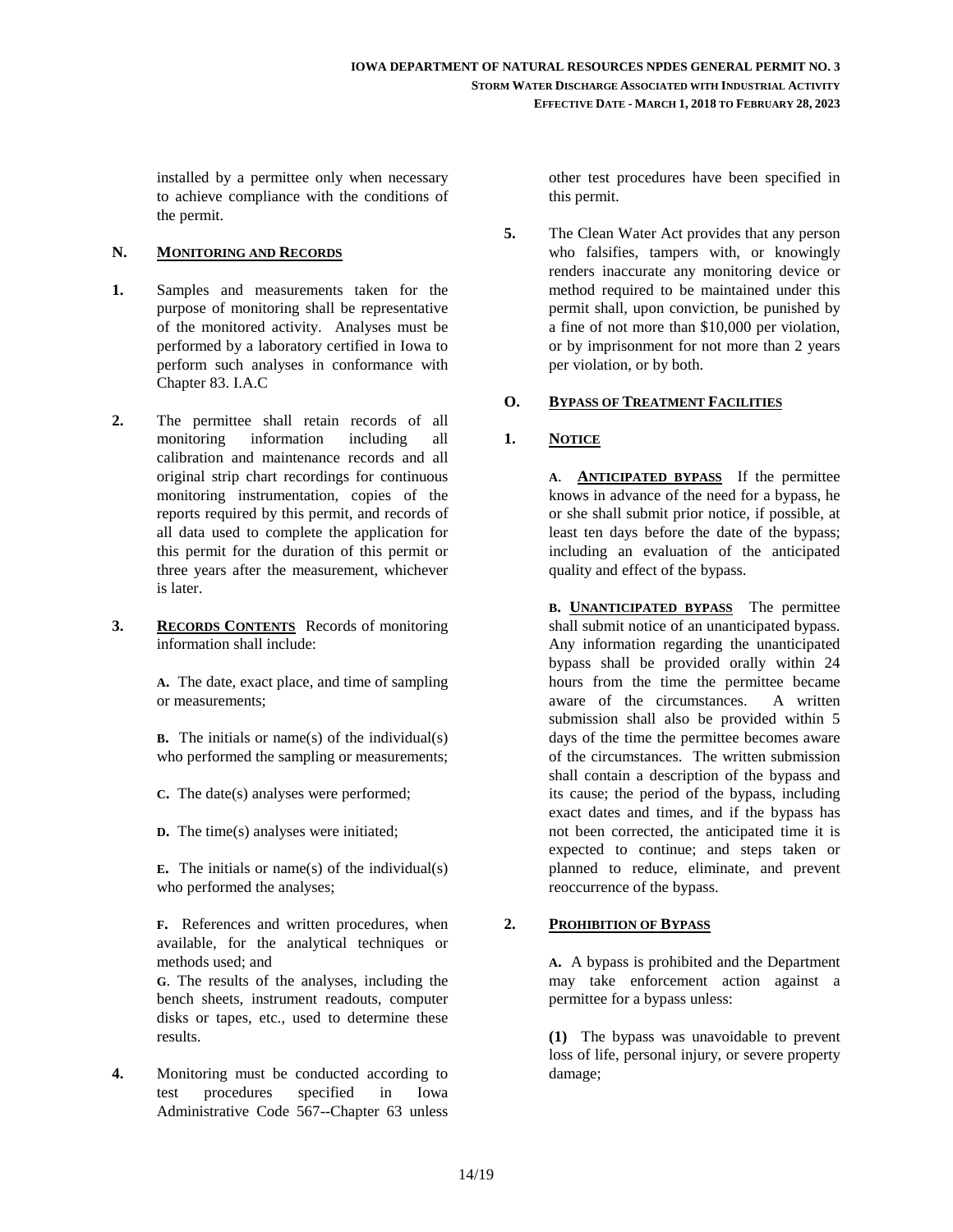**(2)**. There were no feasible alternatives to the bypass, such as the use of auxiliary treatment facilities, retention of untreated wastes, or maintenance during normal periods of equipment down time. This condition is not satisfied if the permittee should, in the exercise of reasonable engineering judgment, have installed adequate backup equipment to prevent a bypass which occurred during normal periods of equipment downtime or preventive maintenance; and

**(3).** The permittee submitted notices as required under paragraph VI.O.1. of this section.

**B.** The Department may approve an anticipated bypass after considering its adverse effects, if the Department determines that it will meet the three conditions listed in paragraph VI.O.2.a. of this section.

#### **P. UPSET CONDITIONS**

- **1.** An upset constitutes an affirmative defense to an action brought for noncompliance with technology-based permit limitations if the requirements of paragraph 2 below are met.
- **2.** A permittee who wishes to establish the affirmative defense of an upset shall demonstrate, through properly signed, contemporaneous operating logs, or other relevant evidence, that:

**A**. An upset occurred and that the permittee can identify the specific cause(s) of the upset:

**B**. The permitted facility was at the time being properly operated;

**C**. The permittee submitted notice of the upset; and,

**D**. The permittee complied with any remedial measures required under Part III.C.

**3.** In any enforcement proceeding the permittee seeking to establish the occurrence of an upset has the burden of proof.

#### **Q. INSPECTION AND ENTRY**

The permittee shall allow the Department or an authorized representative of EPA, the State, or, in the case of a facility which discharges through a municipal separate storm sewer, an authorized representative of the municipal operator of the separate storm sewer receiving the discharge, upon the presentation of credentials and other documents as may be required by law, to:

1. Enter upon the premises where a regulated facility or activity is located or conducted or where records must be kept under the conditions of this permit;

2. Have access to and copy at reasonable times, any records that must be kept under the conditions of this permit; and

3. Inspect at reasonable times any facilities or equipment (including monitoring and control equipment).

#### **R. PERMIT ACTIONS**

Coverage under this permit may be terminated for cause. The filing of a request by the permittee for a permit discontinuance, or a notification of planned changes or anticipated noncompliance does not stay any permit condition.

#### **PART VII. REOPENER CLAUSE**

If there is evidence indicating potential or realized impacts on water quality due to any storm water discharge associated with industrial activity covered by this permit, the permittee may be required to obtain an individual permit in accordance with Part I.C. of this permit.

#### **PART VIII. DEFINITIONS**

**"***Asphalt plant***"** means a facility, portable or stationary, which is primarily engaged in manufacturing asphalt paving mixtures and which is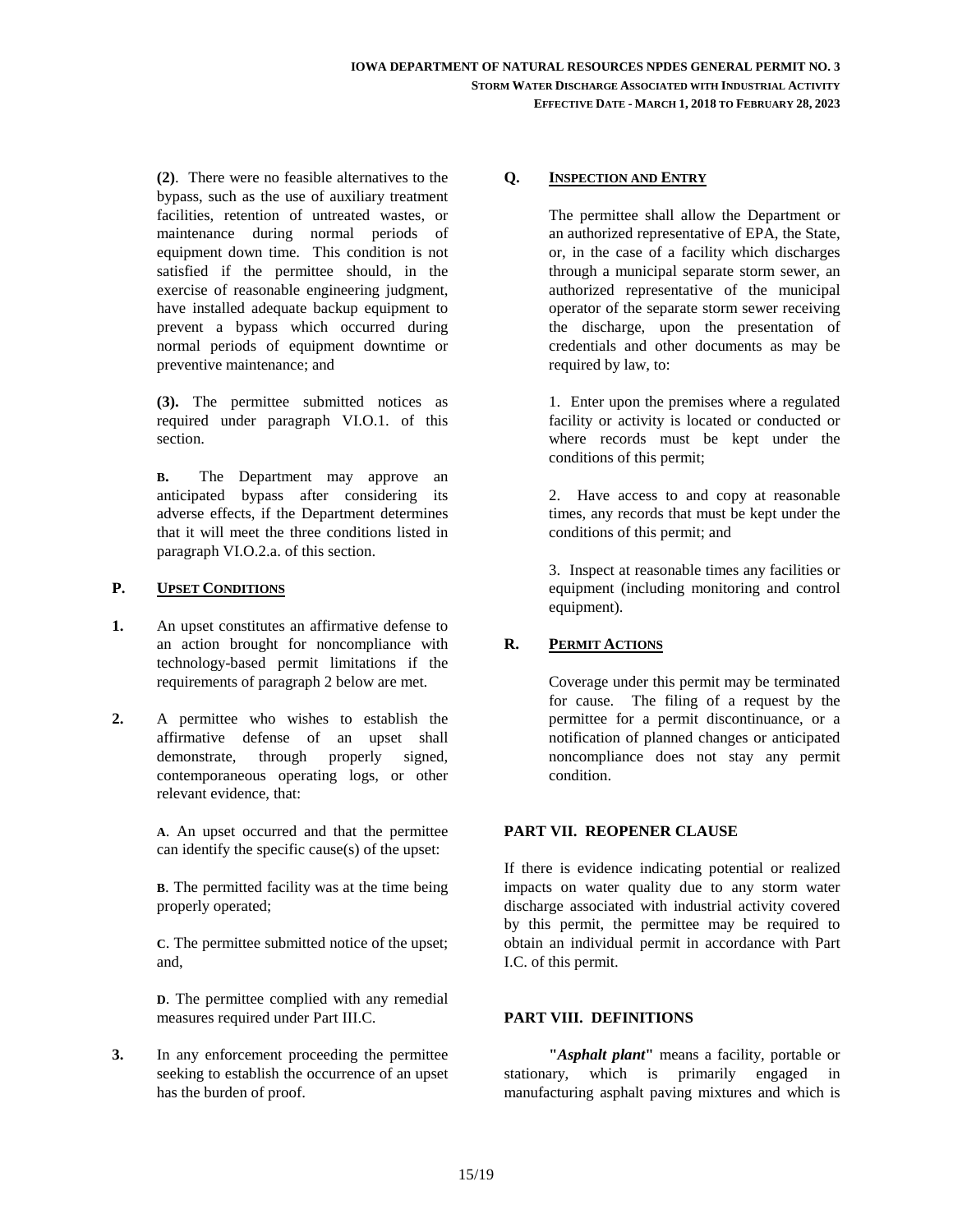classified under Standard Industrial Classification 2951.

**"***Best Management Practices***"** ("BMPs") means schedules of activities, prohibitions of practices, maintenance procedures, and other management practices to prevent or reduce the pollution of waters of the United States. BMPs also include treatment requirements, operating procedures, and practices to control plant site runoff, spillage or leaks, sludge or waste disposal, or drainage from raw material storage.

**"***Bypass***"** means the intentional diversion of waste streams from any portion of a treatment facility.

**"***Coal pile runoff***"** means the rainfall runoff from or through any coal storage pile.

**"***Concrete batch plant***"** means a facility, portable or stationary, which is primarily engaged in manufacturing portland cement concrete delivered to a purchaser in a plastic and unhardened state and which is classified under Standard Industrial Classification 3273.

**"***Construction sand and gravel facility* means**"** a facility which is primarily engaged in operating a sand or gravel pit and dredge and in washing, screening, or otherwise preparing sand and gravel for construction uses and which is classified under Standard Industrial Classification 1442.

**"***CWA***" or "***Clean Water Act***"** means the Federal Water Pollution Control Act.

**"***Department***"** means the Iowa Department of Natural Resources.

**"***Discharge authorization date***"** refers to October 1, 1992 for storm water discharges associated with industrial activity with requirements to apply on or before October 1, 1992. For all other storm water discharges, the discharge authorization date will be the date that the discharge will begin or the date in which all the requirements of Part II.C. have been met, whichever is later.

**"***Flow-weighted composite sample***"** means a composite sample consisting of a mixture of aliquots collected at a constant time interval, where the volume of each aliquot is proportional to the flow rate of the discharge.

 **"***Hazardous condition***"** means any situation involving the actual, imminent, or probable spillage, leakage, or release of a hazardous substance on to the land, into a water of the state, or into the atmosphere, which creates an immediate or potential danger to the public health or safety or to the environment. 455B.381(4) 2015, Code of Iowa

**"***Hazardous substance***"** means any substance or mixture of substances that presents a danger to the public health or safety and includes, but is not limited to, a substance that is toxic, corrosive, or flammable, or that is an irritant or that, in confinement, generates pressure through decomposition, heat, or other means. The following are examples of substances which, in sufficient quantity may be hazardous: acids; alkalis; explosives; fertilizers; heavy metals such as chromium, arsenic, mercury, lead and cadmium; industrial chemicals; paint thinners; paints; pesticides; petroleum products; poisons, radioactive materials; sludges; and organic solvents. "Hazardous substances" may include any hazardous waste identified or listed by the administrator of the United State Environmental Protection Agency under the Solid Waste Disposal Act as amended by the Resource Conservation and Recovery Act of 1976, or any toxic pollutant listed under section 307 of the federal Water Pollution Control Act as amended to January 1, 1977, or any hazardous substance designated under section 311 of the federal Water Pollution Control Act as amended to January 1, 1977, or any hazardous material designated by the secretary of transportation under the Hazardous Materials Transportation Act . 455B.381(5) , 2015 Code of Iowa

 **"***Landfill***"** means an area of land or an excavation in which wastes are placed for permanent disposal, and which is not a land application unit, surface impoundment, injection well, or waste pile.

 **"***Land application unit***"** means an area where wastes are applied onto or incorporated into the soil surface (excluding manure spreading operations) for treatment or disposal.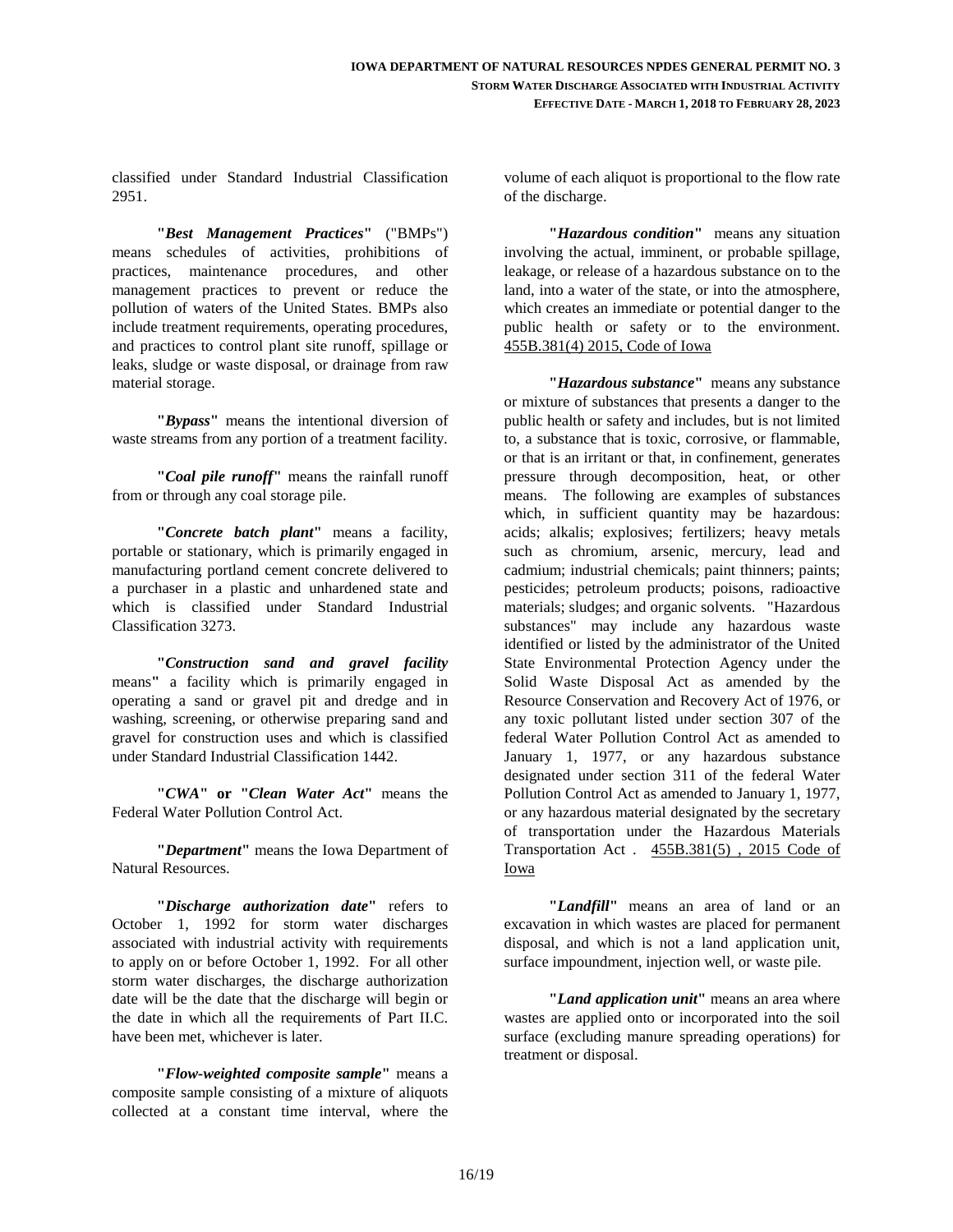**"***Municipality***"** means a city, town, borough, county, parish, district, association, or other public body created by or under State law.

**"***NOI***"** means Notice of Intent to be covered by this permit (see Part II of this permit.)

 **"***Outstanding Iowa Waters***"** means those waters which constitute an outstanding state resource such as waters of exceptional recreational or ecological significance. These waters are identified in Appendix B of the Iowa Antidegradation Implementation Procedure manual.

 **"***Outstanding National Resource Waters***"** means those waters which constitute an outstanding national resource such as waters of national and state parks and wildlife refuges and also waters of exceptional recreational or ecological significance. These waters are identified in Appendix B of the Iowa Antidegradation Implementation Procedure manual.

 "*Qualified personnel*" means those individuals capable enough and knowledgeable enough to perform the required functions adequately well to ensure compliance with the relevant permit conditions and requirements of the Iowa Administrative Code.

**"***Rock crushing plant***"** means a facility, portable or stationary, which is primarily engaged in the crushing, grinding, pulverizing, sizing, or screening of limestone or granite and which is classified under Standard Industrial Classifications 1422 or 1423.

**"***Runoff coefficient***"** means the fraction of total rainfall that will appear at the conveyance as runoff.

 **"***Section 313 water priority chemical***"** means a chemical or chemical categories which are: 1) Listed at 40 CFR 372.65 pursuant to Section 313 of Title III of the Superfund Amendments and Reauthorization Act (SARA) of 1986, also titled the Emergency Planning and Community Right-to-Know Act of 1986;

2) Present at or above threshold levels at a facility subject to SARA Title III, Section 313 reporting requirements; and

3) Meet at least one of the following criteria:

(i) are listed in Appendix D of 40 CFR 122 on either Table II (organic priority pollutants), Table III (certain metals, cyanides, and phenols) or Table V (certain toxic pollutants and hazardous substances);

(ii) are listed as a hazardous substance pursuant to section  $311(b)(2)(A)$  of the CWA at 40 CFR 116.4; or

(iii) are pollutants for which EPA has published acute or chronic water quality criteria.

**"***Severe Property Damage***"** means substantial physical damage to property, damage to treatment facilities which causes them to become inoperable, or substantial and permanent loss of natural resources which can reasonably be expected to occur in the absence of a bypass. Severe property damage does not mean economic loss caused by delays in production.

 **"***Staffed facility***"** means a facility at which one or more employees of the permittee are currently located.

 **"***Storm Water***"** means storm water runoff, snow melt runoff, and surface runoff and drainage.

 **"***Storm water discharge associated with industrial activity***"** means the discharge from any conveyance which is used for collecting and conveying storm water and which is directly related to manufacturing, processing or raw materials storage areas at an industrial plant. The term does not include discharges from facilities or activities excluded from the NPDES program under 40 CFR part 122. For the categories of industries identified in paragraphs (i) through  $(x)$  of this definition, the term includes, but is not limited to, storm water discharges from industrial plant yards; immediate access roads and rail lines used or traveled by carriers of raw materials, manufactured products, waste material, or by-products used or created by the facility; material handling sites; refuse sites; sites used for the application or disposal of process waste waters (as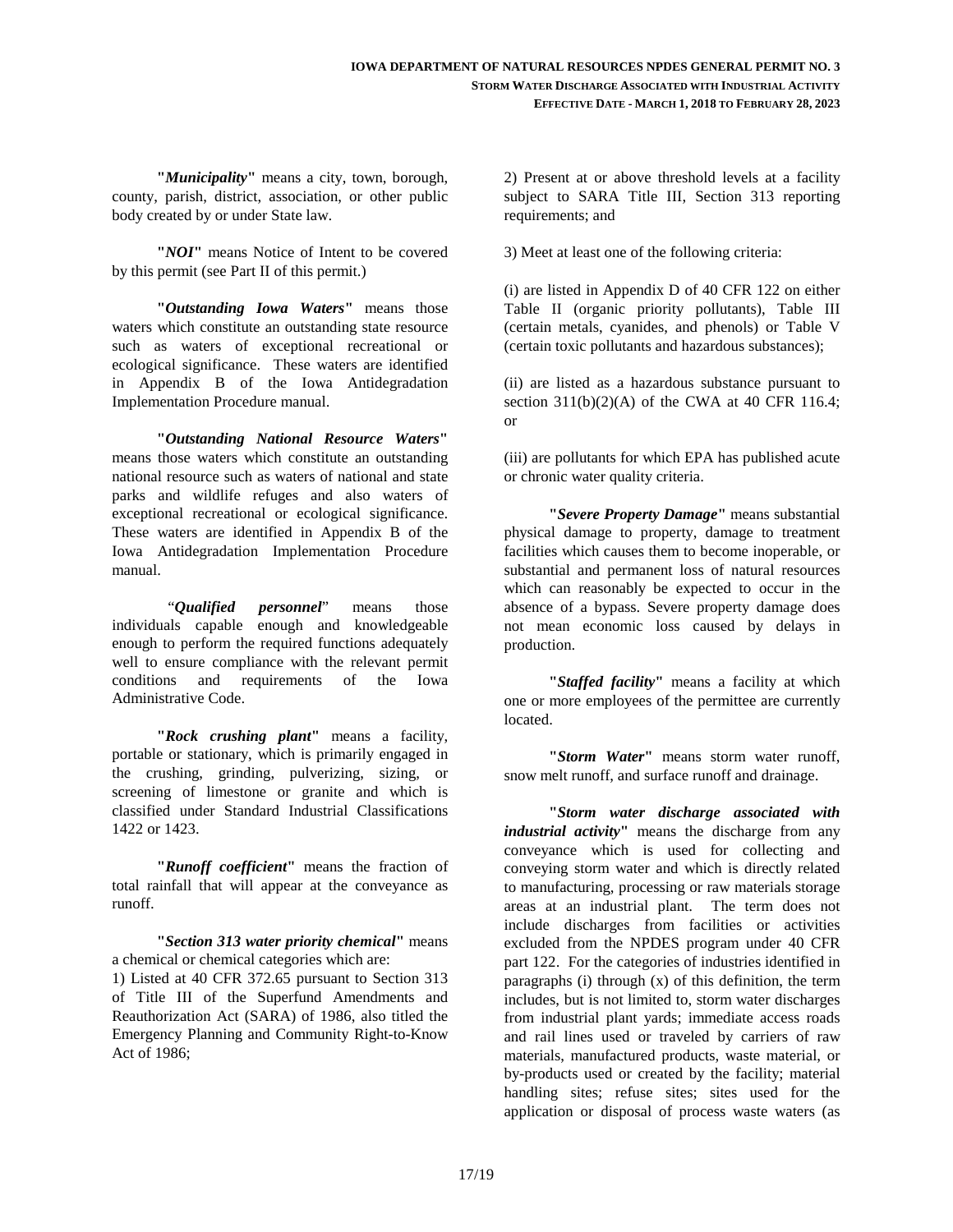defined at 40 CFR part 401); sites used for the storage and maintenance of material handling equipment; sites used for residual treatment, storage, or disposal; shipping and receiving areas; manufacturing buildings; storage areas (including tank farms) for raw materials, and intermediate and finished products; and areas where industrial activity has taken place in the past and significant materials remain and are exposed to storm water.

For the categories of industries identified in paragraph (xi) of this definition, the term includes only storm water discharges from all the areas (except access roads and rail lines) that are listed in the previous sentence where material handling equipment or activities, raw materials, intermediate products, final products, waste materials, by-products, or industrial machinery are exposed to storm water. For the purposes of this paragraph, material handling activities include the storage, loading and unloading, transportation, or conveyance of any raw material, intermediate product, finished product, by-product, or waste product. The term excludes areas located on plant lands separate from the plant's industrial activities, such as office buildings and accompanying parking lots as long as the drainage from the excluded areas is not mixed with storm water drained from the above described areas. Industrial facilities (including industrial facilities that are Federally, State, or municipally owned or operated that meet the description of the facilities listed in these paragraphs (i)-(xi) of the definition) include those facilities designated under 40 CFR  $122.26(a)(1)(v)$ . The following categories of facilities are considered to be engaging in "industrial activity" for purposes of this definition;

 (*i*) Facilities subject to storm water effluent limitations guidelines, new source performance standards, or toxic pollutant effluent standards under 40 CFR Subchapter N (except facilities with toxic pollutant effluent standards which are exempted under category (*xi*) of this definition);

 (*ii*) Facilities classified as Standard Industrial Classifications 24 (except 2434), 26 (except 265 and 267), 28 (except 283 and 285), 29, 311, 32 (except 323), 33, 3441, 373;

 (*iii*). Facilities classified as Standard Industrial Classifications 10 through 14 (mineral industry)

including active or inactive mining operations (except for areas of coal mining operations no longer meeting the definition of a reclamation area under 40 CFR 434.11(1) because the performance bond issued to the facility by the appropriate SMCRA authority has been released, or except for areas of non-coal mining operations which have been released from applicable State or Federal reclamation requirements after December 17, 1990) and oil and gas exploration, production, processing, or treatment operations, or transmission facilities that discharge storm water contaminated by contact with or that has come into contact with, any overburden, raw material, intermediate products, finished products, byproducts or waste products located on the site of such operations; (inactive mining operations are mining sites that are not being actively mined, but which have an identifiable owner/operator; inactive mining sites do not include sites where mining claims are being maintained prior to disturbances associated with the extraction, beneficiation, or processing of mined materials, nor sites where minimal activities are undertaken for the sole purpose of maintaining a mining claim);

 (*iv*) Hazardous waste treatment, storage, or disposal facilities, including those that are operating under interim status or a permit under Subtitle C of RCRA;

 (*v*) Landfills, land application sites, and open dumps that receive or have received any industrial wastes (waste that is received from any of the facilities described under this subsection) including those that are subject to regulation under Subtitle D of RCRA;

 (*vi*) facilities involved in the recycling of materials, including metal scrap yards, battery reclaimers, salvage yards, and automobile junkyards, including but limited to those classified as Standard Industrial Classification 5015 and 5093;

 (*vii*) Steam electric power generating facilities, including coal handling sites;

 (*viii*) Transportation facilities classified as Standard Industrial Classifications 40, 41, 42 (except 4221-4225), 43, 44, 45 and 5171 which have vehicle maintenance shops, equipment cleaning operations, or airport deicing operations. Only those portions of the